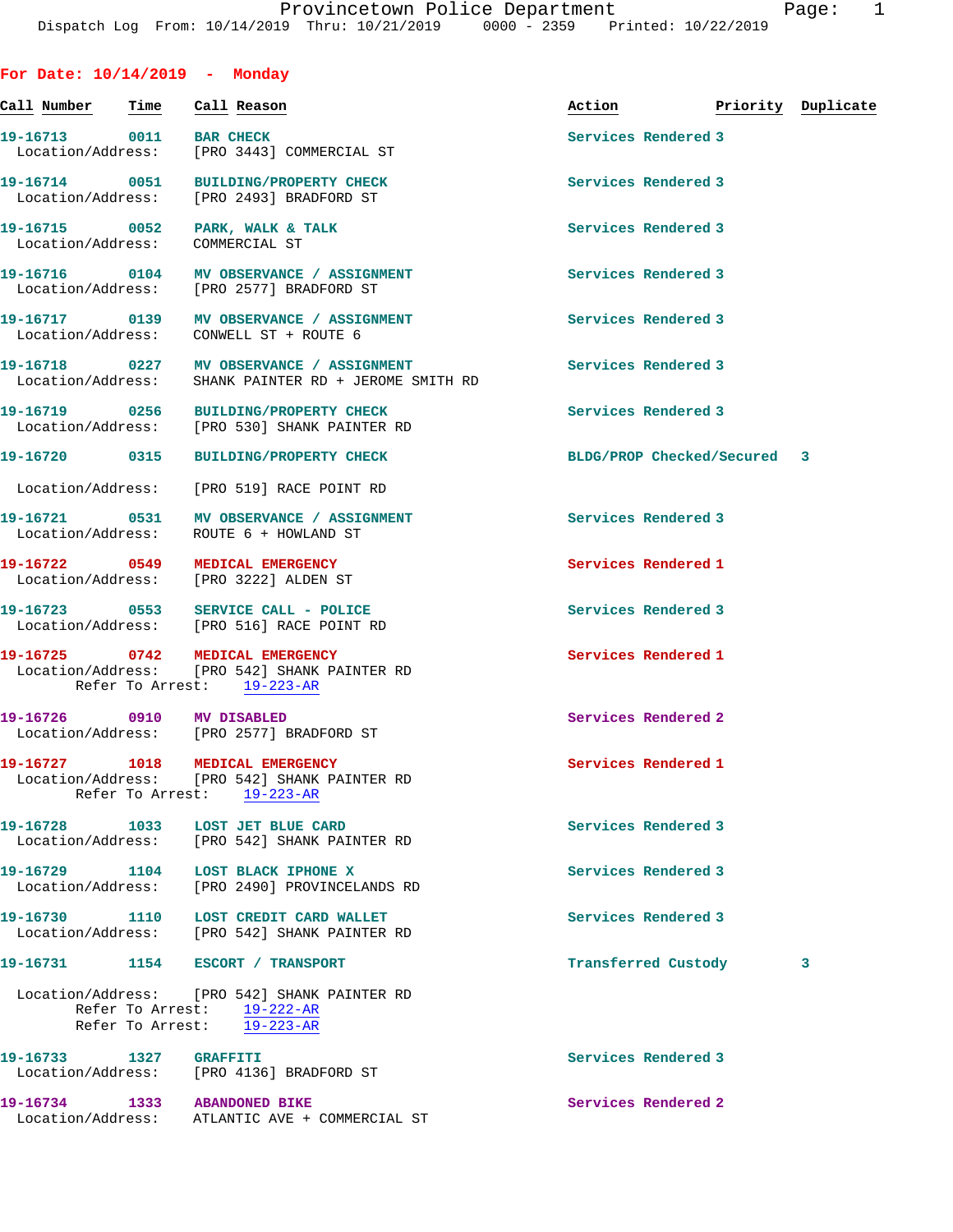|                                                                   | Provincetown Police Department<br>Dispatch Log From: 10/14/2019 Thru: 10/21/2019 0000 - 2359 Printed: 10/22/2019 |                            | Page: | $\overline{\phantom{0}}^2$ |
|-------------------------------------------------------------------|------------------------------------------------------------------------------------------------------------------|----------------------------|-------|----------------------------|
|                                                                   |                                                                                                                  |                            |       |                            |
|                                                                   | 19-16735 1340 LOST GRAY EYEGLASSES<br>Location/Address: [PRO 542] SHANK PAINTER RD                               | Services Rendered 3        |       |                            |
|                                                                   | 19-16737 1410 LOST WELLS FARGO CARD<br>Location/Address: [PRO 542] SHANK PAINTER RD                              | Services Rendered 3        |       |                            |
| 19-16738 1530 FOLLOW UP<br>Location/Address: BRADFORD ST          |                                                                                                                  | SPOKEN TO 2                |       |                            |
| Location/Address: [PRO 2521] ROUTE 6                              | 19-16739 1558 ASSIST DEPARTMENT / MUTUAL AID                                                                     | Services Rendered 3        |       |                            |
|                                                                   | 19-16740 1600 MEDICAL EMERGENCY                                                                                  | Transported to Hospital 1  |       |                            |
|                                                                   | Location/Address: [PRO 542] SHANK PAINTER RD                                                                     |                            |       |                            |
|                                                                   | 19-16741  1604 SERVICE CALL - POLICE<br>Location/Address: [PRO 888] CONWELL ST                                   | SPOKEN TO 3                |       |                            |
| 19-16742 1641 MV DISABLED<br>Location/Address: [PRO 2479] ROUTE 6 |                                                                                                                  | Services Rendered 2        |       |                            |
| 19-16743 1747 BIKE - GENERAL                                      | Location/Address: [PRO 515] RACE POINT RD                                                                        | Services Rendered 2        |       |                            |
| 19-16744 1931 MV STOP<br>Location/Address: BRADFORD ST            |                                                                                                                  | <b>VERBAL WARNING 3</b>    |       |                            |
| 19-16746 2010 TRAFFIC CONTROL                                     | Location/Address: COMMERCIAL ST + STANDISH ST                                                                    | Services Rendered 3        |       |                            |
| 19-16747 2014 TRAFFIC CONTROL                                     | Location/Address: COMMERCIAL ST + WINTHROP ST                                                                    | Services Rendered 3        |       |                            |
|                                                                   | 19-16748 2035 ALARM - GENERAL<br>Location/Address: [PRO 440] HARRY KEMP WAY                                      | False Alarm 1              |       |                            |
| 19-16749 2052 MV STOP<br>Location/Address: [PRO 2479] ROUTE 6     |                                                                                                                  | <b>VERBAL WARNING 3</b>    |       |                            |
| Location/Address: HOWLAND ST                                      | 19-16750 2125 MV OBSERVANCE / ASSIGNMENT                                                                         | <b>Services Rendered 3</b> |       |                            |
| 19-16751                                                          | 2257 NOISE COMPLAINT                                                                                             | No Action Required         | 3     |                            |
|                                                                   | Location/Address: [PRO 1252] SHANK PAINTER RD                                                                    |                            |       |                            |
| 19-16752<br>2344                                                  | <b>BUILDING/PROPERTY CHECK</b>                                                                                   | BLDG/PROP Checked/Secured  | 3     |                            |
|                                                                   | Location/Address: [PRO 2500] COMMERCIAL ST                                                                       |                            |       |                            |
| 19-16753 2348                                                     | <b>BUILDING/PROPERTY CHECK</b><br>Location/Address: [PRO 2540] RACE POINT RD                                     | Services Rendered 3        |       |                            |
| Location/Address: ROUTE 6 + SNAIL RD                              | 19-16754 2353 MV OBSERVANCE / ASSIGNMENT                                                                         | Services Rendered 3        |       |                            |
| For Date: $10/15/2019$ - Tuesday                                  |                                                                                                                  |                            |       |                            |
| 19-16755 0011 PARK, WALK & TALK                                   | Location/Address: [PRO 3870] COMMERCIAL ST                                                                       | Services Rendered 3        |       |                            |
| 19-16756 0026                                                     | <b>BAR CHECK</b><br>Location/Address: [PRO 3443] COMMERCIAL ST                                                   | Services Rendered 3        |       |                            |
|                                                                   |                                                                                                                  |                            |       |                            |

**19-16757 0045 PARK, WALK & TALK Services Rendered 3**  Location/Address: [PRO 3870] COMMERCIAL ST

**19-16758 0122 BUILDING/PROPERTY CHECK BLDG/PROP Checked/Secured 3**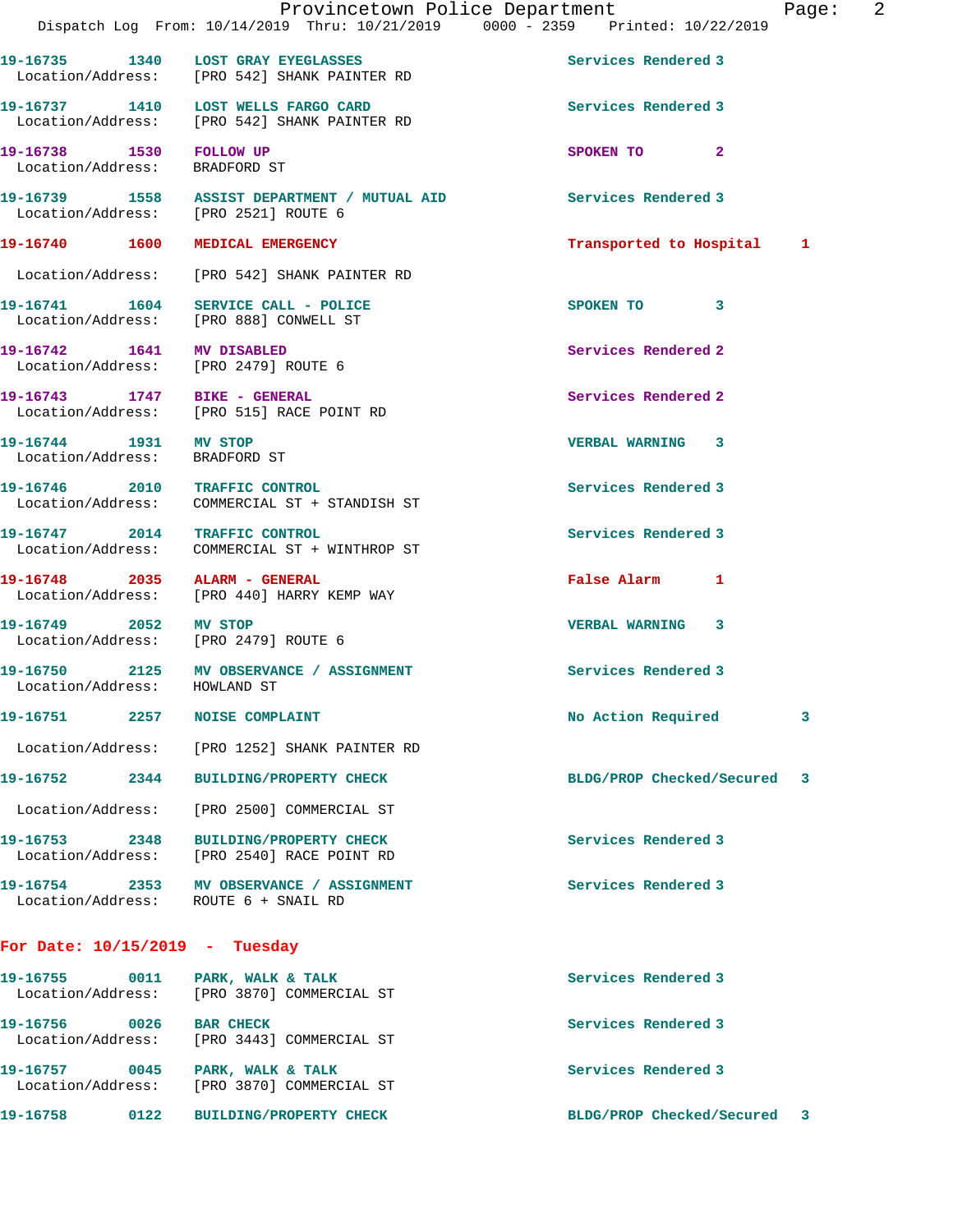|                                    | Provincetown Police Department<br>Dispatch Log From: 10/14/2019 Thru: 10/21/2019 0000 - 2359 Printed: 10/22/2019 |                             | Page: | 3 |
|------------------------------------|------------------------------------------------------------------------------------------------------------------|-----------------------------|-------|---|
|                                    | Location/Address: [PRO 2206] PILGRIMS LANDING                                                                    |                             |       |   |
|                                    | 19-16759 0134 MV OBSERVANCE / ASSIGNMENT<br>Location/Address: CONWELL ST + ROUTE 6                               | Services Rendered 3         |       |   |
|                                    | 19-16760 0142 MV OBSERVANCE / ASSIGNMENT<br>Location/Address: JEROME SMITH RD + SHANK PAINTER RD                 | Services Rendered 3         |       |   |
|                                    | 19-16761  0301 BUILDING/PROPERTY CHECK                                                                           | BLDG/PROP Checked/Secured 3 |       |   |
| Location/Address:                  | [PRO 1778] SHANK PAINTER RD                                                                                      |                             |       |   |
| 19-16762 0426                      | MEDICAL EMERGENCY<br>Location/Address: [PRO 3801] COMMERCIAL ST                                                  | <b>PATIENT REFUSAL 1</b>    |       |   |
|                                    | 19-16763 0453 BUILDING/PROPERTY CHECK                                                                            | BLDG/PROP Checked/Secured 3 |       |   |
| Location/Address:                  | [PRO 3287] ROUTE 6                                                                                               |                             |       |   |
| Location/Address: ROUTE 6          | 19-16764 0513 MV OBSERVANCE / ASSIGNMENT                                                                         | Services Rendered 3         |       |   |
|                                    | 19-16765 0546 MV OBSERVANCE / ASSIGNMENT<br>Location/Address: ROUTE 6 + SHANK PAINTER RD                         | Services Rendered 3         |       |   |
| 19-16766 0607 FLIGHT COVERAGE      | Location/Address: [PRO 516] RACE POINT RD                                                                        | Services Rendered 3         |       |   |
|                                    | 19-16767 0611 PARK, WALK & TALK<br>Location: [PRO 3431] LOPES SQUARE                                             | Services Rendered 3         |       |   |
| 19-16768 0720                      | <b>ANIMAL CALL</b><br>Location/Address: [PRO 525] COMMERCIAL ST                                                  | Could Not Locate 2          |       |   |
| 19-16769 0754 AT SCHOOL            | Location/Address: [PRO 569] WINSLOW ST                                                                           | Services Rendered 3         |       |   |
|                                    | 19-16770 0825 BUILDING/PROPERTY CHECK<br>Location/Address: [PRO 3259] MACMILLAN WHARF                            | Services Rendered 3         |       |   |
| Location/Address:                  | 19-16772 0847 MV OBSERVANCE / ASSIGNMENT<br>ROUTE 6 + SNAIL RD                                                   | Services Rendered 3         |       |   |
| 19-16773 0853<br>Location/Address: | <b>BUILDING/PROPERTY CHECK</b><br>[PRO 2499] RACE POINT RD                                                       | Services Rendered 3         |       |   |
| 19-16774 0858<br>Location/Address: | <b>LOST PROPERTY</b><br>[PRO 3296] SHANK PAINTER RD                                                              | Services Rendered 3         |       |   |
| 19-16775 0946<br>Location/Address: | PARK, WALK & TALK<br>[PRO 2500] COMMERCIAL ST                                                                    | Services Rendered 3         |       |   |
| 19-16776<br>0946                   | <b>BUILDING/PROPERTY CHECK</b>                                                                                   | BLDG/PROP Checked/Secured   | 3     |   |
| Location/Address:                  | [PRO 447] JEROME SMITH RD                                                                                        |                             |       |   |
| 19-16777<br>0951                   | PARKING COMPLAINT                                                                                                | Referred to Other Agency    | 3     |   |
| Location/Address:                  | [PRO 2512] JEROME SMITH RD                                                                                       |                             |       |   |
| 19-16778<br>1006<br>Location:      | PARK, WALK & TALK<br>[PRO 3431] LOPES SQUARE                                                                     | Services Rendered 3         |       |   |
| 19-16779<br>1019                   | <b>BUILDING/PROPERTY CHECK</b>                                                                                   | BLDG/PROP Checked/Secured   | 3     |   |
| Location/Address:                  | [PRO 4084] COMMERCIAL ST                                                                                         |                             |       |   |
| 19-16781<br>1038                   | MV STOP                                                                                                          | No Action Required          | 3     |   |
| Location/Address:                  | [PRO 106] COMMERCIAL ST                                                                                          |                             |       |   |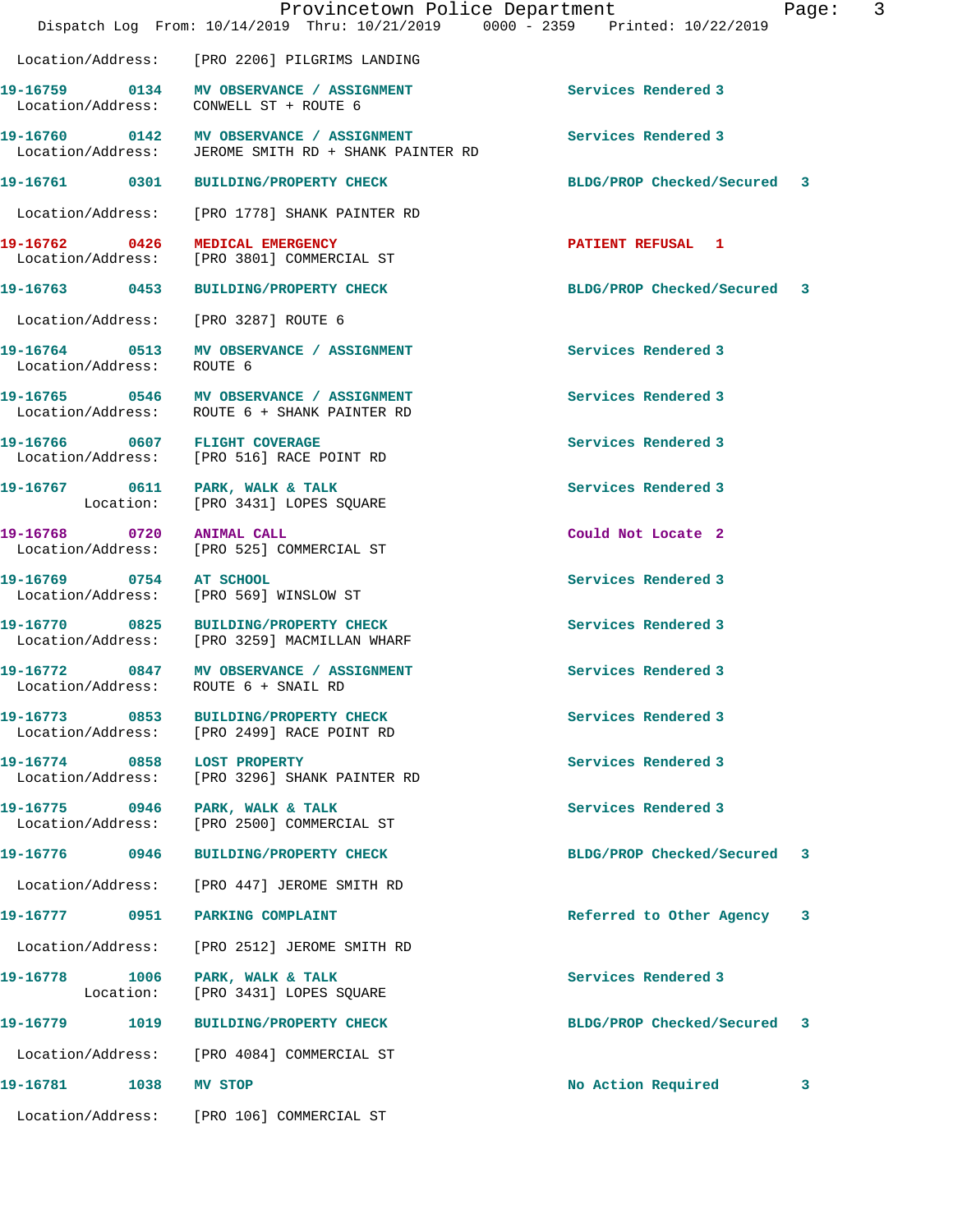**19-16780 1041 BUILDING/PROPERTY CHECK Services Rendered 3** 

**1** 

 Location/Address: [PRO 2483] COMMERCIAL ST **19-16782 1043 LARCENY / FORGERY / FRAUD Services Rendered 2**  Location/Address: [PRO 3189] MEADOW RD **19-16783 1101 HAZARDS Removed Hazard 2**  Location/Address: [PRO 655] CONANT ST **19-16786 1157 LOST PROPERTY Services Rendered 3**  Location/Address: [PRO 105] COMMERCIAL ST **19-16785 1204 MEDICAL EMERGENCY Transported to Hospital 1** Location/Address: [PRO 3259] MACMILLAN WHARF 19-16787 1240 MV OBSERVANCE / ASSIGNMENT **Services Rendered 3**  Location/Address: HOWLAND ST + BRADFORD ST **19-16788 1241 PARKING COMPLAINT SPOKEN TO** 3 Location/Address: [PRO 2481] TREMONT ST **19-16789 1303 MV STOP VERBAL WARNING 3**  Location/Address: HOWLAND ST + HARRY KEMP WAY **19-16790 1326 ALARM - GENERAL False Alarm Weather (No Bill)** Location/Address: [PRO 2292] HARBOUR DR **19-16791 1338 BUILDING/PROPERTY CHECK Services Rendered 3**  Location/Address: [PRO 2977] COMMERCIAL ST **19-16793 1352 MV STOP Citation / Warning Issued 3** Location/Address: [PRO 521] ROUTE 6 **19-16792 1355 MV OBSERVANCE / ASSIGNMENT Services Rendered 3**  Location/Address: [PRO 3440] ROUTE 6 19-16794 1411 SERVICE CALL - POLICE **Services Rendered 3**<br>
Location/Address: [PRO 542] SHANK PAINTER RD [PRO 542] SHANK PAINTER RD **19-16795 1454 BUILDING/PROPERTY CHECK Services Rendered 3**  Location/Address: [PRO 1018] DEWEY AVE **19-16796 1502 MV COMPLAINT Could Not Locate 2**  Location/Address: [PRO 539] SHANK PAINTER RD **19-16797 1509 MV STOP VERBAL WARNING 3**  Location/Address: [PRO 87] CENTER ST **19-16798 1509 SERVICE CALL - POLICE Services Rendered 3**  Location/Address: [PRO 569] WINSLOW ST **19-16799 1520 FOLLOW UP Services Rendered 2**  [PRO 3670] SHANK PAINTER RD **19-16800 1529 MV HIT & RUN Services Rendered 2**  Location/Address: [PRO 849] COMMERCIAL ST **19-16801 1707 MEDICAL EMERGENCY Services Rendered 1**  Location/Address: [PRO 3222] ALDEN ST **19-16802 1718 HARASSMENT / THREATS SPOKEN TO 2**  Location/Address: OLD COLONY WAY **19-16803 1749 FOLLOW UP SPOKEN TO 2**  Location/Address: [PRO 542] SHANK PAINTER RD **19-16804 1836 FOLLOW UP SPOKEN TO 2**  Location/Address: OLD COLONY WAY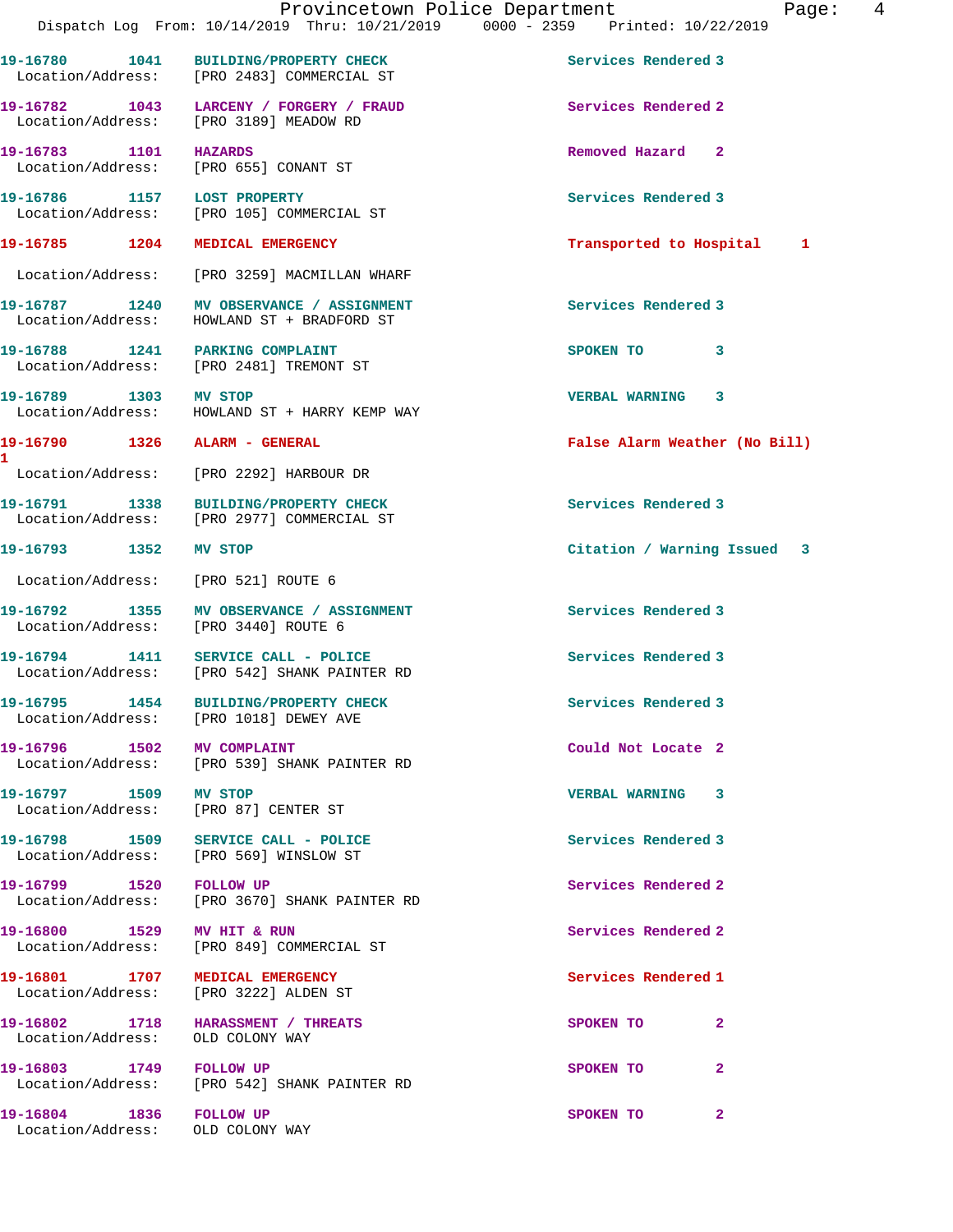|                             | 19-16805 1855 MEDICAL EMERGENCY<br>Location/Address: [PRO 3222] ALDEN ST                                       | Services Rendered 1         |   |
|-----------------------------|----------------------------------------------------------------------------------------------------------------|-----------------------------|---|
|                             | 19-16806 1904 NOISE COMPLAINT<br>Location/Address: [PRO 506] PEARL ST                                          | SPOKEN TO 3                 |   |
|                             | 19-16807 2015 MV OBSERVANCE / ASSIGNMENT<br>Location/Address: [PRO 4136] BRADFORD ST                           | Services Rendered 3         |   |
|                             | For Date: $10/16/2019$ - Wednesday                                                                             |                             |   |
|                             | 19-16808 0020 MV OBSERVANCE / ASSIGNMENT<br>Location/Address: [PRO 606] CONWELL ST                             | Services Rendered 3         |   |
|                             | 19-16809 0025 BUILDING/PROPERTY CHECK<br>Location/Address: [PRO 3259] MACMILLAN WHARF                          | Services Rendered 3         |   |
|                             | 19-16810 0039 MV OBSERVANCE / ASSIGNMENT<br>Location/Address: BRADFORD ST + RYDER ST                           | Services Rendered 3         |   |
|                             | 19-16811 0103 BUILDING/PROPERTY CHECK<br>Location/Address: [PRO 2206] PILGRIMS LANDING                         | Services Rendered 3         |   |
|                             | 19-16812 0131 MV OBSERVANCE / ASSIGNMENT<br>Location/Address: SHANK PAINTER RD + JEROME SMITH RD               | Services Rendered 3         |   |
|                             | 19-16813 0142 MV OBSERVANCE / ASSIGNMENT<br>Location/Address: ROUTE 6 + SNAIL RD                               | Services Rendered 3         |   |
|                             | 19-16814 0218 BUILDING/PROPERTY CHECK<br>Location/Address: [PRO 2483] COMMERCIAL ST                            | Services Rendered 3         |   |
|                             | 19-16815 0222 BUILDING/PROPERTY CHECK<br>Location/Address: [PRO 2540] RACE POINT RD<br>BUILDING/PROPERTY CHECK | Services Rendered 3         |   |
| 19-16816  0251 MV STOP      |                                                                                                                | Citation / Warning Issued 3 |   |
|                             | Location/Address: ROUTE 6 + SHANK PAINTER RD                                                                   |                             |   |
|                             | 19-16817 0455 MV OBSERVANCE / ASSIGNMENT<br>Location/Address: [PRO 447] JEROME SMITH RD                        | Services Rendered 3         |   |
|                             | 19-16818 0524 MV OBSERVANCE / ASSIGNMENT<br>Location/Address: HIGH POLE HILL + BRADFORD ST                     | Services Rendered 3         |   |
|                             | 19-16819 0609 PARK, WALK & TALK<br>Location: [PRO 3431] LOPES SQUARE                                           | SPOKEN TO<br>3              |   |
|                             |                                                                                                                | No Action Required          | 3 |
|                             | Location/Address: [PRO 539] SHANK PAINTER RD                                                                   |                             |   |
|                             |                                                                                                                | Referred to Other Agency 3  |   |
|                             | Location/Address: [PRO 1046] PEARL ST                                                                          |                             |   |
|                             | 19-16822 0633 FLIGHT COVERAGE<br>Location/Address: [PRO 516] RACE POINT RD                                     | Services Rendered 3         |   |
| 19-16823 0814 AT SCHOOL     | Location/Address: [PRO 569] WINSLOW ST                                                                         | Services Rendered 3         |   |
| 19-16824 0815 LOST PROPERTY | Location/Address: [PRO 542] SHANK PAINTER RD                                                                   | Services Rendered 3         |   |
|                             | 19-16825 0835 BUILDING/PROPERTY CHECK<br>Location/Address: [PRO 2483] COMMERCIAL ST                            | Services Rendered 3         |   |
| 19-16827<br>0921            | MV OBSERVANCE / ASSIGNMENT                                                                                     | Services Rendered 3         |   |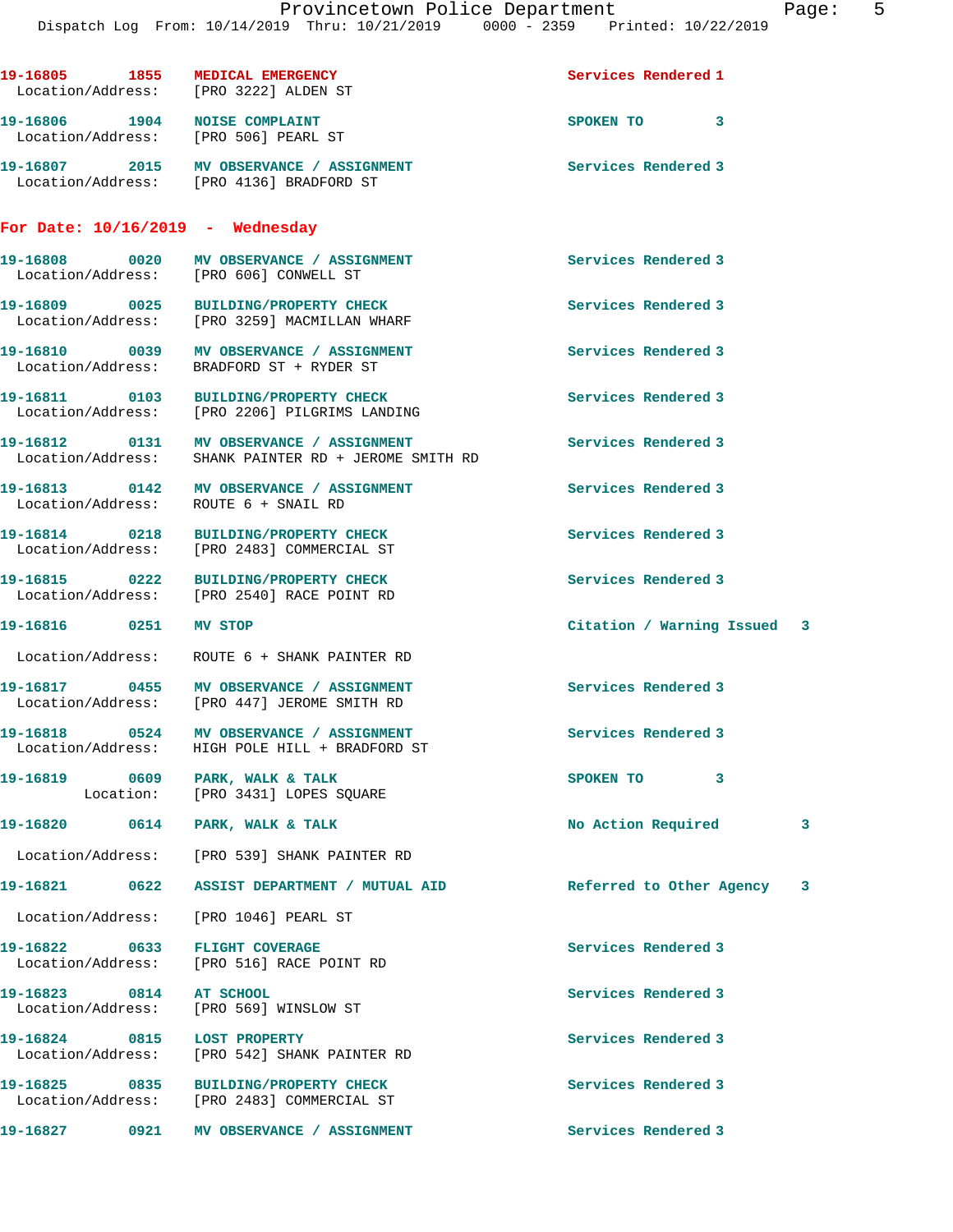|                                    |      | Provincetown Police Department<br>Dispatch Log From: 10/14/2019 Thru: 10/21/2019 0000 - 2359 Printed: 10/22/2019 |                               | 6<br>Page: |
|------------------------------------|------|------------------------------------------------------------------------------------------------------------------|-------------------------------|------------|
|                                    |      | Location/Address: [PRO 3440] ROUTE 6                                                                             |                               |            |
| 19-16828 0950                      |      | ALARM - FIRE<br>Location/Address: [PRO 2391] BRADFORD ST                                                         | False Alarm 1                 |            |
|                                    |      | 19-16829 1014 MV OBSERVANCE / ASSIGNMENT<br>Location/Address: RACE POINT RD + SEASHORE PARK DR                   | Services Rendered 3           |            |
| 19-16830 1111                      |      | MEDICAL EMERGENCY                                                                                                | Transported to Hospital       | 1          |
|                                    |      | Location/Address: [PRO 440] HARRY KEMP WAY                                                                       |                               |            |
| 19-16832 1140                      |      | <b>SERVE WARRANT</b><br>Location/Address: [PRO 2283] COMMERCIAL ST                                               | Services Rendered 3           |            |
|                                    |      | 19-16833 1144 LARCENY / FORGERY / FRAUD<br>Location/Address: [PRO 3721] MAYFLOWER ST                             | SPOKEN TO<br>$\overline{2}$   |            |
|                                    |      | 19-16834 1155 HARASSMENT / THREATS<br>Location/Address: [PRO 2548] HOWLAND ST                                    | $\overline{a}$<br>SPOKEN TO   |            |
|                                    |      | 19-16836 1516 HARASSMENT / THREATS<br>Location/Address: [PRO 3873] CONWELL ST                                    | $\overline{2}$<br>SPOKEN TO   |            |
| 19-16837 1527                      |      | MEDICAL EMERGENCY                                                                                                | Transported to Hospital       | 1          |
| Location/Address:                  |      | [PRO 440] HARRY KEMP WAY                                                                                         |                               |            |
| 19-16848   1531   GENERAL INFO     |      | Location/Address: [PRO 542] SHANK PAINTER RD                                                                     | Services Rendered 3           |            |
| 19-16838 1701<br>Location/Address: |      | ALARM - GENERAL<br>[PRO 1974] BRADFORD ST                                                                        | False Alarm 1                 |            |
| 19-16840 1853                      |      | MEDICAL EMERGENCY                                                                                                | Transported to Hospital       | 1          |
| Location/Address:                  |      | [PRO 4136] BRADFORD ST                                                                                           |                               |            |
|                                    |      | 19-16841 1955 BUILDING/PROPERTY CHECK<br>Location/Address: [PRO 3259] MACMILLAN WHARF                            | Services Rendered 3           |            |
| 19-16842 1956                      |      | <b>BUILDING/PROPERTY CHECK</b><br>Location/Address: [PRO 526] RYDER ST EXT                                       | Services Rendered 3           |            |
| 19-16843                           | 1956 | <b>BUILDING/PROPERTY CHECK</b><br>Location/Address: [PRO 433] RYDER ST EXT                                       | Services Rendered 3           |            |
| 19-16845                           | 2008 | MEDICAL EMERGENCY                                                                                                | Transported to Hospital       | 1          |
|                                    |      | Location/Address: [PRO 4025] BRADFORD ST                                                                         |                               |            |
| 19-16847                           |      | 2210 ASSIST CITIZEN<br>Location/Address: [PRO 1953] COMMERCIAL ST                                                | Services Rendered 3           |            |
| For Date: $10/17/2019$ - Thursday  |      |                                                                                                                  |                               |            |
| 19-16849<br>Location/Address:      | 0001 | <b>BAR CHECK</b><br>[PRO 2737] COMMERCIAL ST                                                                     | Services Rendered 3           |            |
| 19-16850 0042                      |      | <b>BUILDING/PROPERTY CHECK</b><br>Location/Address: [PRO 3259] MACMILLAN WHARF                                   | Services Rendered 3           |            |
| 19-16851 0106<br>Location/Address: |      | <b>HAZARDS</b><br>[PRO 2513] ROUTE 6                                                                             | Removed Hazard 2              |            |
|                                    |      | 19-16853 0125 PARK, WALK & TALK<br>Location/Address: [PRO 539] SHANK PAINTER RD                                  | Services Rendered 3           |            |
| 19-16852                           | 0142 | ALARM - GENERAL                                                                                                  | False Alarm Weather (No Bill) |            |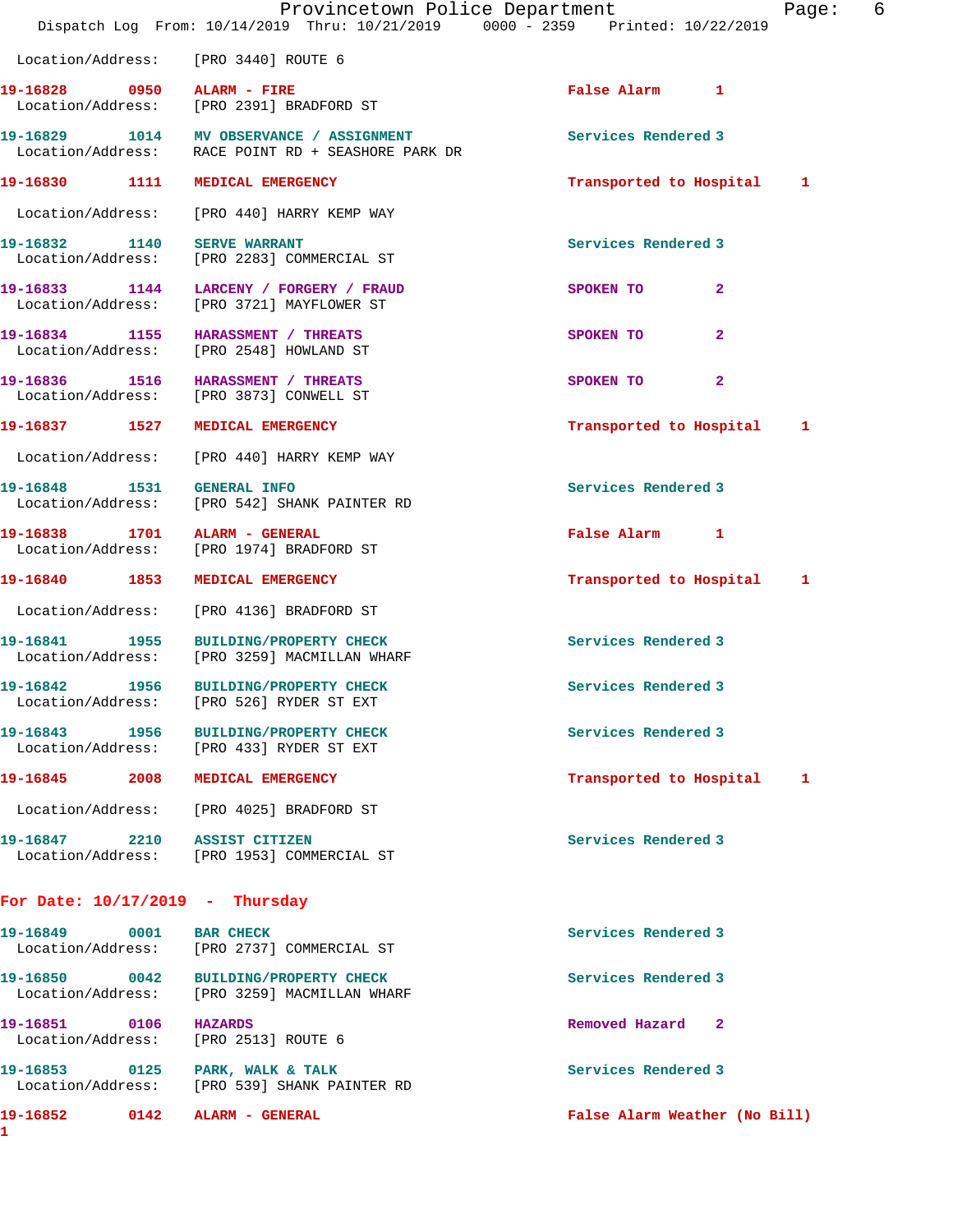Location/Address: [PRO 2079] BLUEBERRY AVE

**19-16854 0200 FIRE - OTHER Services Rendered 1**  Location/Address: [PRO 396] COMMERCIAL ST

**19-16857 0229 HAZARDS Services Rendered 2**  Location/Address: CENTRAL ST

**19-16861 0241 HAZARDS Services Rendered 2**  Location/Address: HOWLAND ST

Location/Address: MECHANIC ST

**19-16872 0602 HAZARDS Removed Hazard 2** 

**19-16873 0627 HAZARDS Services Rendered 2** 

**1** 

Location/Address: NELSON AVE

**19-16882 0814 AT SCHOOL Services Rendered 3** 

**19-16865 0200 HAZARDS Services Rendered 2**  Location/Address: COURT ST + COMMERCIAL ST

Location/Address: CARVER ST + COMMERCIAL ST

Location/Address: [PRO 3431] COMMERCIAL ST

**19-16856 0225 HAZARDS Services Rendered 2**  Location/Address: [PRO 208] COMMERCIAL ST

**19-16859 0240 HAZARDS Services Rendered 2**  Location/Address: BRADFORD ST + WINSLOW ST

**19-16860 0241 HAZARDS Services Rendered 2**  Location/Address: BRADFORD ST + RYDER ST

**19-16863 0253 MEDICAL EMERGENCY Services Rendered 1**  Location/Address: [PRO 204] COMMERCIAL ST

**19-16870 0343 GENERAL INFO Services Rendered 3**  Location/Address: STANDISH ST + COMMERCIAL ST

Location/Address: RACE POINT RD

Location/Address: BRADFORD ST + CONWAY ST

Location/Address: HOWLAND ST + COMMERCIAL ST

Location/Address: [PRO 2513] ROUTE 6

Location/Address: [PRO 214] COMMERCIAL ST

**19-16878 0735 PROPERTY DAMAGE Services Rendered 3**  Location/Address: [PRO 3272] COMMERCIAL ST

**19-16879** 0743 HAZARDS **Services Rendered 2** Location/Address: [PRO 85] COMMERCIAL ST

**19-16880 0804 BUILDING/PROPERTY CHECK Services Rendered 3**  Location/Address: [PRO 2540] RACE POINT RD

**19-16881 0807 BUILDING/PROPERTY CHECK Services Rendered 3** 

Location/Address: [PRO 569] WINSLOW ST

**19-16866 0200 HAZARDS Services Rendered 2 19-16855 0203 HAZARDS Services Rendered 2** 

**19-16868 0322 HAZARDS Referred to Other Agency 2**

**19-16871 0354 HAZARDS Services Rendered 2** 

**19-16874 0640 ASSIST DEPARTMENT / MUTUAL AID Referred to Other Agency 3**

**19-16877 0727 HAZARDS Referred to Other Agency 2**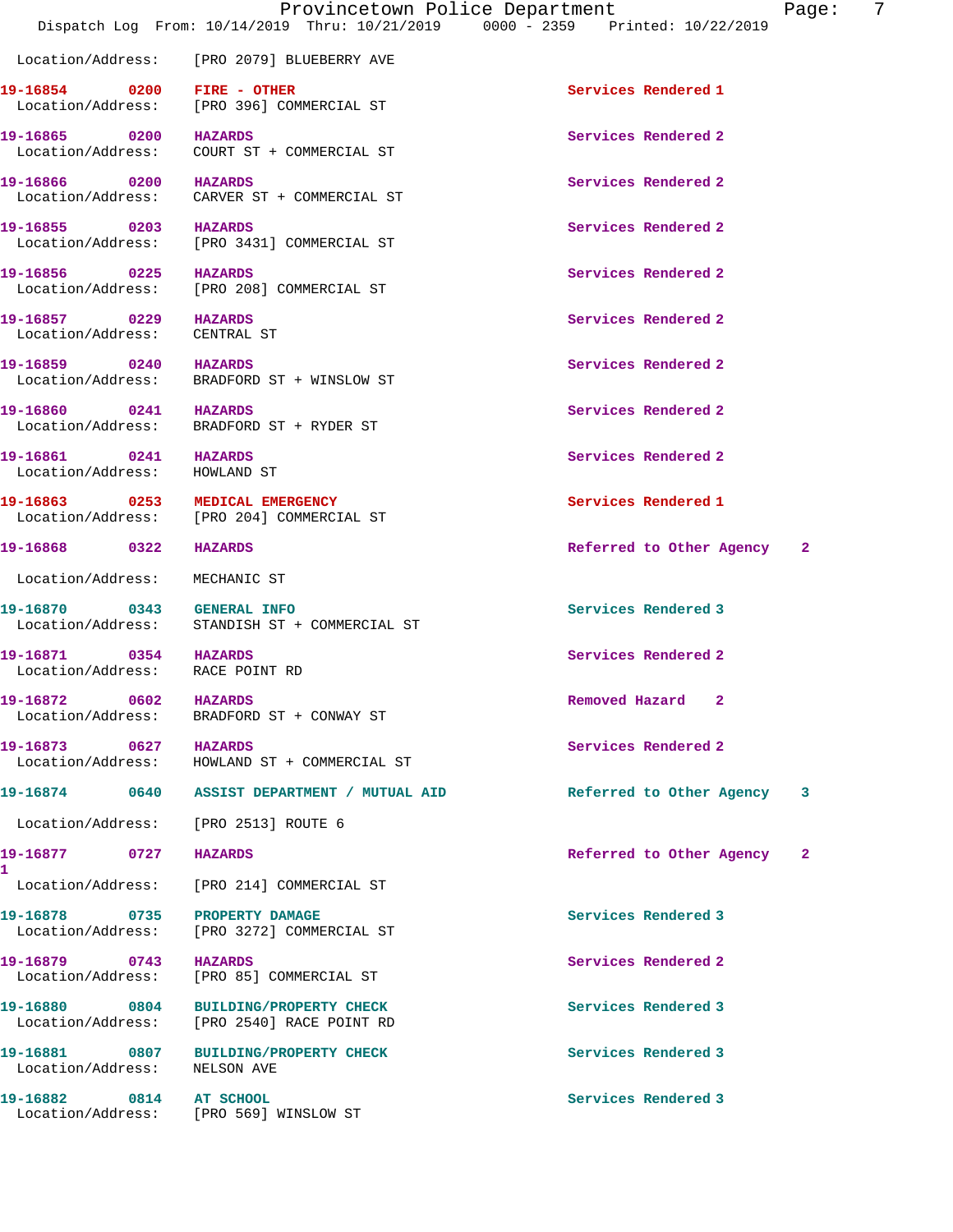|                                                                   | Provincetown Police Department<br>Dispatch Log From: 10/14/2019 Thru: 10/21/2019 0000 - 2359 Printed: 10/22/2019 |                            | Page: 8 |  |
|-------------------------------------------------------------------|------------------------------------------------------------------------------------------------------------------|----------------------------|---------|--|
| Location/Address: COOK ST                                         | 19-16883 0836 SERVICE CALL - POLICE                                                                              | Services Rendered 3        |         |  |
| Location/Address: PILGRIM HEIGHTS RD                              | 19-16884 0905 BUILDING/PROPERTY CHECK                                                                            | Services Rendered 3        |         |  |
|                                                                   | 19-16885 0928 LOST SAMSUNG S10+<br>Location/Address: [PRO 542] SHANK PAINTER RD                                  | Services Rendered 3        |         |  |
| 19-16886 0934 HAZARDS                                             |                                                                                                                  | Referred to Other Agency 2 |         |  |
| Location/Address: MT GILBOA RD                                    |                                                                                                                  |                            |         |  |
| 19-16888 0954 POWER OUTAGE                                        |                                                                                                                  | Referred to Other Agency   | -2      |  |
|                                                                   | Location/Address: [PRO 1778] SHANK PAINTER RD                                                                    |                            |         |  |
| 19-16890 1013 FOLLOW UP                                           | Location/Address: [PRO 1237] MILLER HILL RD                                                                      | FOLLOW UP<br>$\mathbf{2}$  |         |  |
| 19-16894 1224 MV DISABLED<br>Location/Address: [PRO 2513] ROUTE 6 |                                                                                                                  | <b>GONE ON ARRIVAL 2</b>   |         |  |
| 19-16895 1226 HAZARDS                                             |                                                                                                                  | Referred to Other Agency 2 |         |  |
|                                                                   | Location/Address: [PRO 1809] COMMERCIAL ST                                                                       |                            |         |  |
| 19-16896 1251 PARK, WALK & TALK                                   | Location/Address: [PRO 175] COMMERCIAL ST                                                                        | Services Rendered 3        |         |  |
|                                                                   | 19-16897 1327 PARK, WALK & TALK<br>Location/Address: [PRO 537] SHANK PAINTER RD                                  | Services Rendered 3        |         |  |
| 19-16898 1340 MV COMPLAINT                                        | Location/Address: [PRO 2017] COMMERCIAL ST                                                                       | Services Rendered 2        |         |  |
|                                                                   | 19-16899 1355 ANIMAL CALL<br>Location/Address: [PRO 4077] COTTAGE ST                                             | Services Rendered 2        |         |  |
| 19-16900 1404 HARASSMENT / THREATS                                | Location/Address: [PRO 2568] COMMERCIAL ST                                                                       | Services Rendered 2        |         |  |
| 19-16901 1456 MEDICAL EMERGENCY                                   |                                                                                                                  | Transported to Hospital 1  |         |  |
|                                                                   | Location/Address: [PRO 440] HARRY KEMP WAY                                                                       |                            |         |  |
|                                                                   | 19-16902 1531 BUILDING/PROPERTY CHECK<br>Location/Address: [PRO 105] COMMERCIAL ST                               | Services Rendered 3        |         |  |
| 19-16903 1533 GENERAL INFO                                        | Location/Address: [PRO 542] SHANK PAINTER RD                                                                     | Services Rendered 3        |         |  |
| 19-16906 1551 HAZARDS                                             | Location: [PRO 3431] LOPES SQUARE                                                                                | Services Rendered 2        |         |  |
|                                                                   | 19-16907 1552 NOISE COMPLAINT<br>Location/Address: [PRO 442] HARRY KEMP WAY                                      | SPOKEN TO 3                |         |  |
|                                                                   | 19-16908 1618 SERVE PROTECTION ORDER<br>Location/Address: [PRO 542] SHANK PAINTER RD                             | SPOKEN TO<br>$\mathbf{2}$  |         |  |
| 19-16909 1712 HAZARDS                                             | Location/Address: [PRO 1284] BRADFORD ST                                                                         | Services Rendered 2        |         |  |
| 19-16910 1750 COMPLAINT - GENERAL                                 | Location/Address: [PRO 804] COMMERCIAL ST                                                                        | Services Rendered 3        |         |  |
| 19-16911 1804 TRAFFIC CONTROL                                     | Location/Address: GOSNOLD ST + COMMERCIAL ST                                                                     | Services Rendered 3        |         |  |
| 19-16912 1831 FOLLOW UP                                           |                                                                                                                  | Services Rendered 2        |         |  |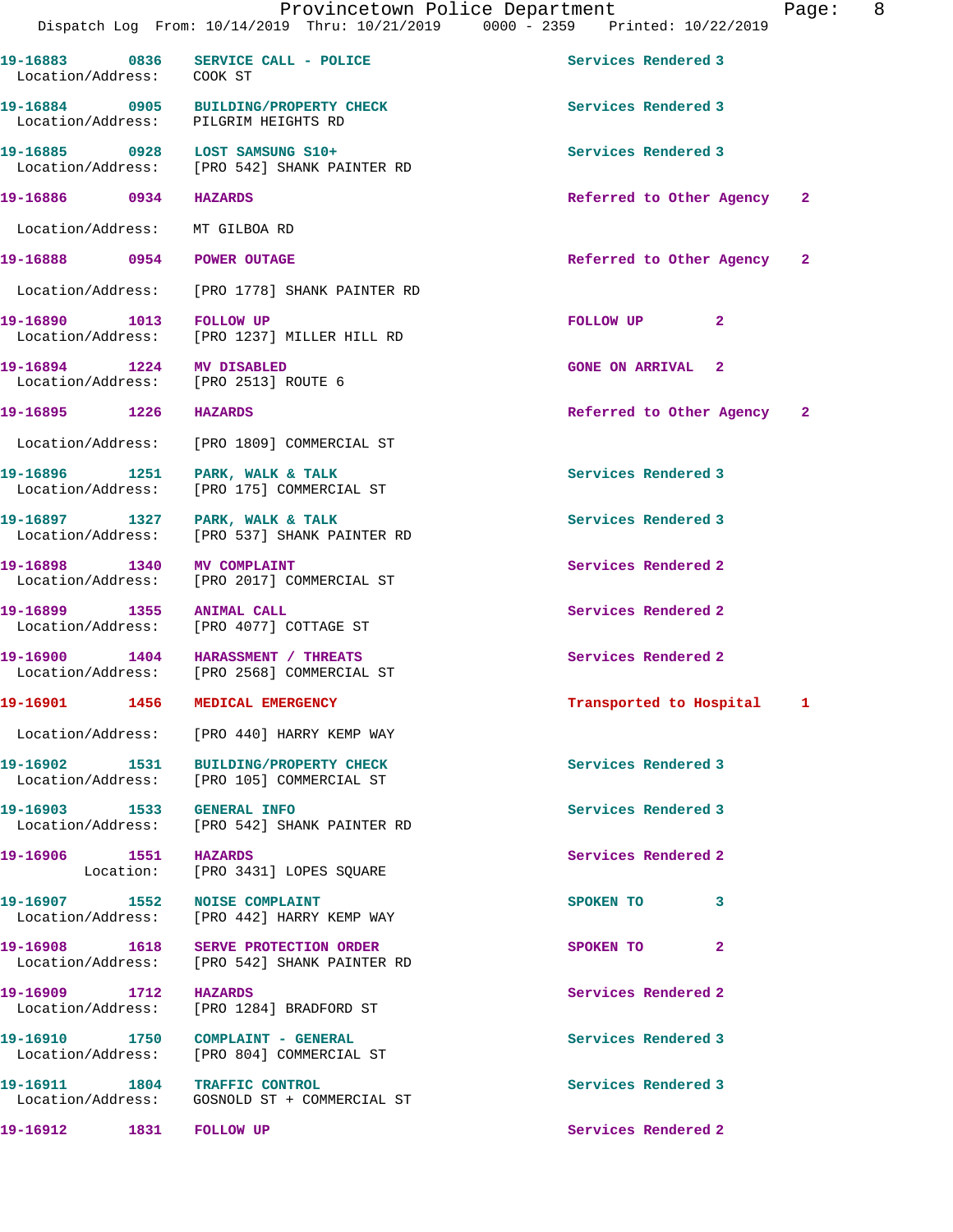|                               |      | Provincetown Police Department<br>Dispatch Log From: 10/14/2019 Thru: 10/21/2019 0000 - 2359 Printed: 10/22/2019 |                             | 9<br>Page: |
|-------------------------------|------|------------------------------------------------------------------------------------------------------------------|-----------------------------|------------|
|                               |      | Location/Address: [PRO 542] SHANK PAINTER RD                                                                     |                             |            |
| 19-16913 1926 HAZARDS         |      |                                                                                                                  | Referred to Other Agency 2  |            |
|                               |      | Location/Address: [PRO 2790] BRADFORD ST                                                                         |                             |            |
|                               |      | 19-16914 2009 MV STOP<br>  Location/Address: [PRO 3296] SHANK PAINTER RD                                         | <b>VERBAL WARNING 3</b>     |            |
| 19-16915 2040 ANIMAL CALL     |      | Location/Address: [PRO 106] COMMERCIAL ST                                                                        | Services Rendered 2         |            |
|                               |      | 19-16916 2049 FIRE - CO ALARM<br>Location/Address: [PRO 3670] SHANK PAINTER RD                                   | Services Rendered 1         |            |
|                               |      | 19-16917 2327 B & E / BURGLARY<br>Location/Address: [PRO 253] COMMERCIAL ST<br>Refer To Arrest: 19-226-AR        | Arrest(s) Made 2            |            |
| For Date: 10/18/2019 - Friday |      |                                                                                                                  |                             |            |
|                               |      | 19-16918 0006 PARK, WALK & TALK<br>Location/Address: [PRO 2206] PILGRIMS LANDING                                 | Services Rendered 3         |            |
|                               |      | 19-16919 0033 MV OBSERVANCE / ASSIGNMENT<br>Location/Address: ROUTE 6 + SNAIL RD                                 | Services Rendered 3         |            |
| 19-16927 0045                 |      | <b>HAZARDS</b>                                                                                                   | Referred to Other Agency    | -2         |
|                               |      | Location/Address: COMMERCIAL ST                                                                                  |                             |            |
|                               |      | 19-16921 0047 BUILDING/PROPERTY CHECK                                                                            | BLDG/PROP Checked/Secured 3 |            |
|                               |      | Location/Address: [PRO 3259] MACMILLAN WHARF                                                                     |                             |            |
|                               |      | 19-16922 0055 PARK, WALK & TALK<br>Location/Address: [PRO 105] COMMERCIAL ST                                     | Services Rendered 3         |            |
|                               |      | 19-16923 0126 MV OBSERVANCE / ASSIGNMENT<br>Location/Address: BRADFORD ST + RYDER ST                             | Services Rendered 3         |            |
| 19-16924                      | 0136 | <b>BUILDING/PROPERTY CHECK</b>                                                                                   | BLDG/PROP Checked/Secured   |            |
|                               |      | Location/Address: [PRO 488] MAYFLOWER ST                                                                         |                             |            |
|                               |      | 19-16926 0138 MV OBSERVANCE / ASSIGNMENT<br>Location/Address: BRADFORD ST + HOWLAND ST                           | Services Rendered 3         |            |
|                               |      | 19-16925 0146 BUILDING/PROPERTY CHECK                                                                            | BLDG/PROP Checked/Secured 3 |            |
|                               |      | Location/Address: [PRO 569] WINSLOW ST                                                                           |                             |            |
| 19-16928                      | 0222 | <b>BUILDING/PROPERTY CHECK</b>                                                                                   | BLDG/PROP Checked/Secured   | 3          |
|                               |      | Location/Address: [PRO 444] HIGH POLE HILL                                                                       |                             |            |
| Location/Address:             |      | 19-16929 0231 MV OBSERVANCE / ASSIGNMENT<br>[PRO 2494] BRADFORD ST                                               | Services Rendered 3         |            |
| 19-16930                      | 0410 | <b>BUILDING/PROPERTY CHECK</b>                                                                                   | BLDG/PROP Checked/Secured 3 |            |
|                               |      | Location/Address: [PRO 3609] COMMERCIAL ST                                                                       |                             |            |
|                               |      | 19-16931 0548 MV OBSERVANCE / ASSIGNMENT<br>Location/Address:    ROUTE 6 + HOWLAND ST                            | Services Rendered 3         |            |
|                               |      |                                                                                                                  | BLDG/PROP Checked/Secured 3 |            |

Location/Address: [PRO 3921] ROUTE 6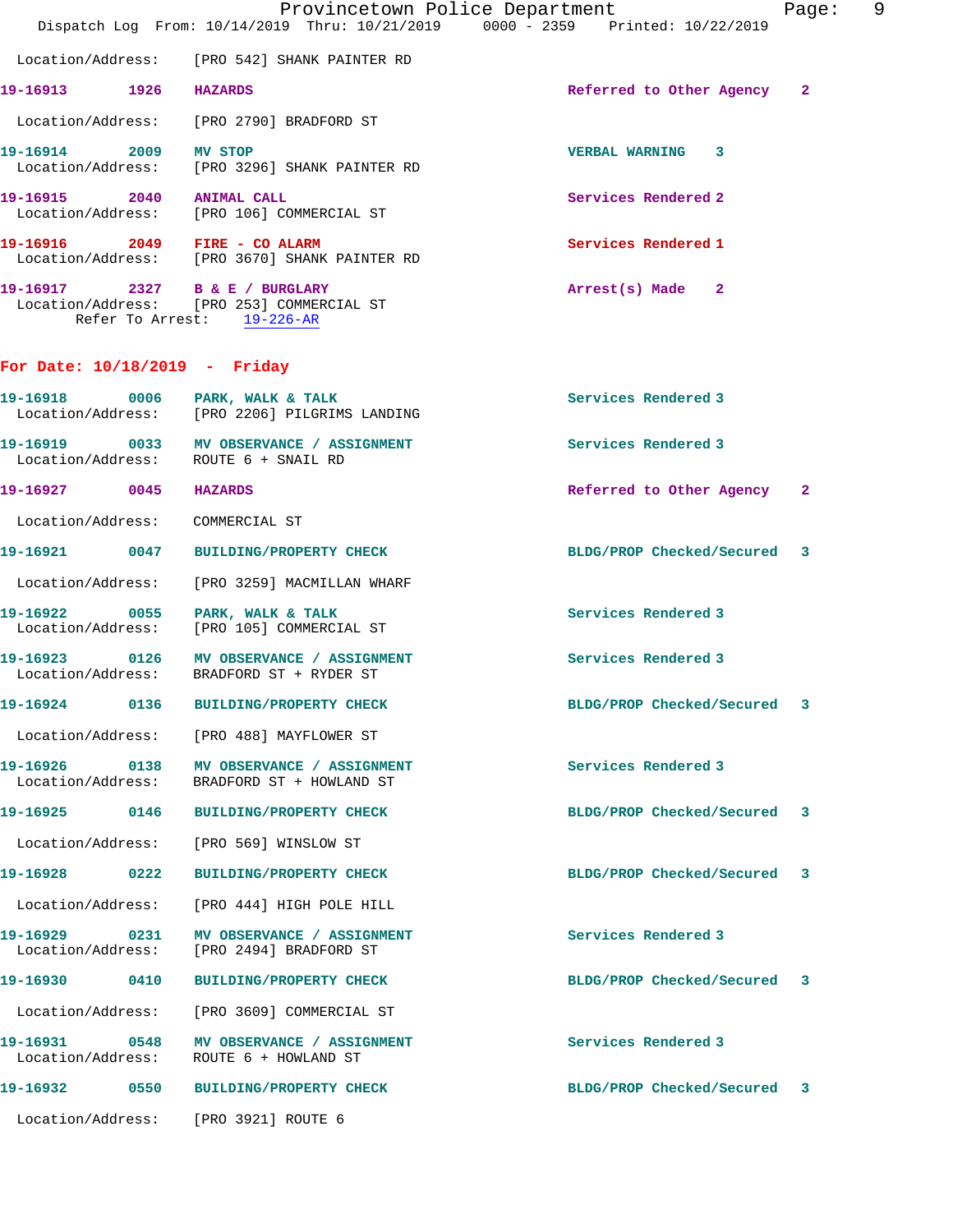|                             | Provincetown Police Department<br>Dispatch Log From: 10/14/2019 Thru: 10/21/2019 0000 - 2359 Printed: 10/22/2019 |                               | Page: 10 |  |
|-----------------------------|------------------------------------------------------------------------------------------------------------------|-------------------------------|----------|--|
|                             | 19-16933 0614 SERVICE CALL - POLICE<br>Location/Address: [PRO 516] RACE POINT RD                                 | Services Rendered 3           |          |  |
|                             | 19-16934 0802 ESCORT / TRANSPORT                                                                                 | Transferred Custody           | 3        |  |
|                             | Location/Address: [PRO 542] SHANK PAINTER RD<br>Refer To Arrest: 19-226-AR                                       |                               |          |  |
| 19-16935 0806 PHONE SCAM    | Location/Address: [PRO 542] SHANK PAINTER RD                                                                     | Services Rendered 2           |          |  |
| 19-16936 0816 AT SCHOOL     | Location/Address: [PRO 569] WINSLOW ST                                                                           | Services Rendered 3           |          |  |
|                             | 19-16937 0942 MEDICAL EMERGENCY<br>Location/Address: [PRO 1014] NELSON AVE                                       | Services Rendered 1           |          |  |
|                             | 19-16938 1031 MV OBSERVANCE / ASSIGNMENT<br>Location/Address: HOWLAND ST + BRADFORD ST                           | Services Rendered 3           |          |  |
| 19-16939 1104 MV STOP       |                                                                                                                  | Citation / Warning Issued 3   |          |  |
|                             | Location/Address: [PRO 1796] BRADFORD ST                                                                         |                               |          |  |
|                             | 19-16940 1141 BUILDING/PROPERTY CHECK<br>Location/Address: [PRO 525] COMMERCIAL ST                               | Services Rendered 3           |          |  |
|                             | 19-16942 1315 MEDICAL EMERGENCY<br>Location/Address: [PRO 442] HARRY KEMP WAY                                    | Services Rendered 1           |          |  |
|                             | 19-16943 1323 MV OBSERVANCE / ASSIGNMENT<br>Location/Address: ROUTE 6 + SNAIL RD                                 | Services Rendered 3           |          |  |
|                             | 19-16944 1325 LARCENY / FORGERY / FRAUD<br>Location/Address: [PRO 2849] COMMERCIAL ST                            | Unfounded 2                   | 1        |  |
|                             | 19-16945 1359 BUILDING/PROPERTY CHECK                                                                            | BLDG/PROP Checked/Secured 3   |          |  |
|                             | Location/Address: [PRO 3287] ROUTE 6                                                                             |                               |          |  |
| 19-16946 1432 ANIMAL CALL   | Location/Address: [PRO 1735] FISHBURN CT                                                                         | Services Rendered 2           |          |  |
| 19-16947 1459               | <b>SCHOOL</b><br>Location/Address: [PRO 569] WINSLOW ST                                                          | Services Rendered 3           |          |  |
|                             | 19-16948 1526 MEDICAL EMERGENCY                                                                                  | Transported to Hospital 1     |          |  |
|                             | Location/Address: [PRO 437] FREEMAN ST                                                                           |                               |          |  |
| 19-16949 1558 ANIMAL CALL   | Location/Address: COMMERCIAL ST + BRADFORD ST                                                                    | Could Not Locate 2            |          |  |
|                             | 19-16950 1609 ASSIST CITIZEN<br>Location/Address: [PRO 2500] COMMERCIAL ST                                       | Services Rendered 3           |          |  |
|                             | 19-16951   1613   DISTURBANCE - FIGHT / ARGUMENT<br>Location/Address: [PRO 272] COMMERCIAL ST                    | SPOKEN TO 1                   |          |  |
|                             | 19-16952 1641 MV OBSERVANCE / ASSIGNMENT                                                                         | No Action Required            | 3        |  |
|                             | Location/Address: [PRO 3440] ROUTE 6                                                                             |                               |          |  |
| 19-16953 1702 MV STOP       | Location/Address: [PRO 521] ROUTE 6                                                                              | VERBAL WARNING 3              |          |  |
|                             | 19-16954 1704 ALARM - GENERAL                                                                                    | False Alarm Weather (No Bill) |          |  |
|                             | Location/Address: [PRO 554] TREMONT ST                                                                           |                               |          |  |
| 19-16955 1751 SERVE WARRANT |                                                                                                                  | Could Not Locate 3            |          |  |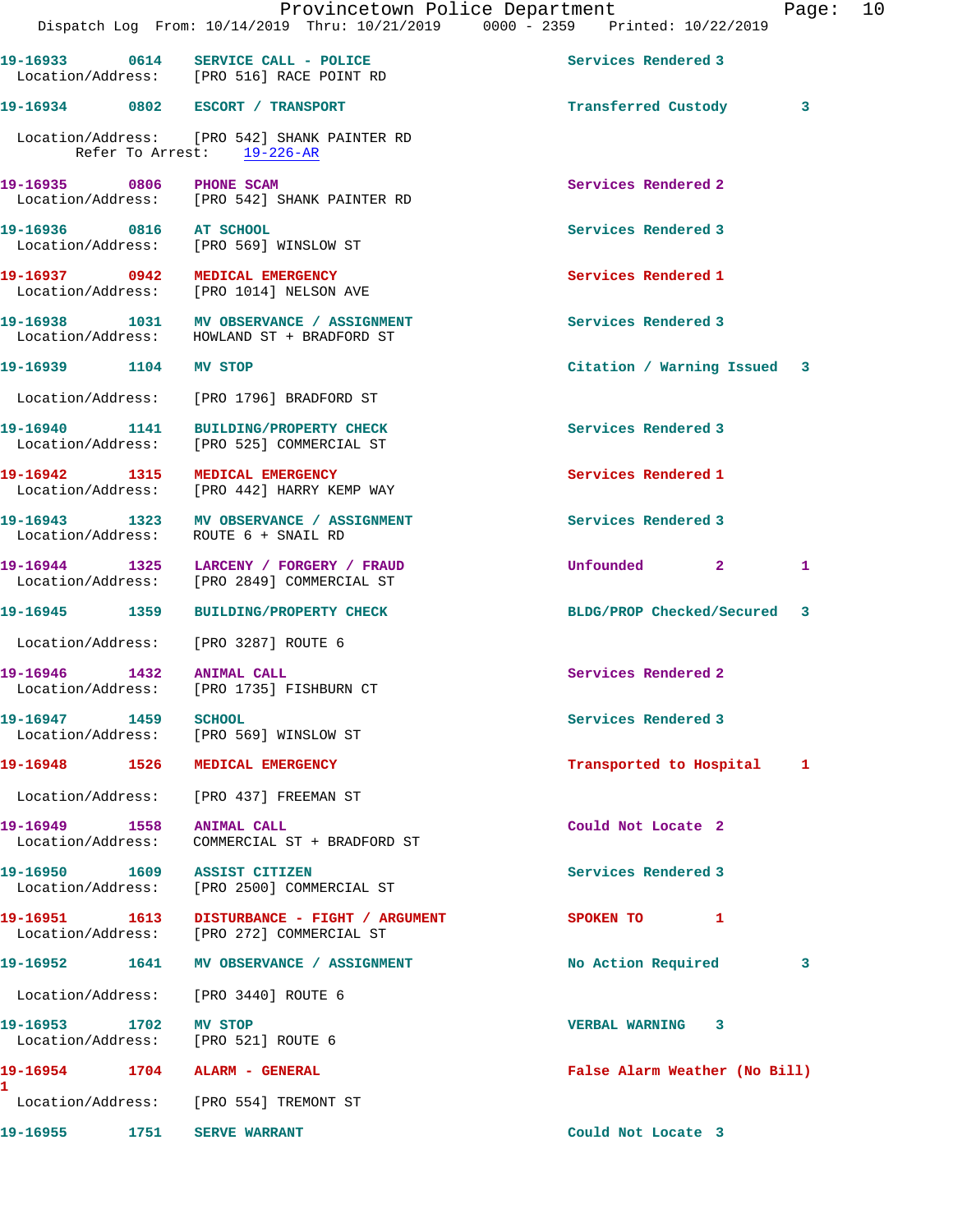|                                                        | Dispatch Log From: 10/14/2019 Thru: 10/21/2019 0000 - 2359 Printed: 10/22/2019           | Provincetown Police Department | Page: | 11 |
|--------------------------------------------------------|------------------------------------------------------------------------------------------|--------------------------------|-------|----|
|                                                        | Location/Address: [PRO 547] COMMERCIAL ST                                                |                                |       |    |
| Location/Address:                                      | 19-16957 1839 BUILDING/PROPERTY CHECK<br>MECHANIC ST                                     | Services Rendered 3            |       |    |
|                                                        | 19-16959 1859 HARASSMENT / THREATS<br>Location/Address: [PRO 539] SHANK PAINTER RD       | Services Rendered 2            |       |    |
|                                                        | 19-16960 1910 MV OBSERVANCE / ASSIGNMENT<br>Location/Address: [PRO 3440] ROUTE 6         | Services Rendered 3            |       |    |
| 19-16963 1920 SERVE WARRANT                            |                                                                                          | No Action Required             | 3     |    |
|                                                        | Location/Address: [PRO 300] COMMERCIAL ST                                                |                                |       |    |
|                                                        | 19-16964 1932 MV OBSERVANCE / ASSIGNMENT<br>Location/Address: [PRO 530] SHANK PAINTER RD | Services Rendered 3            |       |    |
| 19-16965 1933 MV STOP<br>Location/Address: FRANKLIN ST |                                                                                          | <b>VERBAL WARNING 3</b>        |       |    |
| 19-16966 1945 MV STOP                                  | Location/Address: [PRO 253] COMMERCIAL ST                                                | VERBAL WARNING 3               |       |    |
|                                                        | 19-16969 2045 PARK, WALK & TALK<br>Location/Address: [PRO 3870] COMMERCIAL ST            | Services Rendered 3            |       |    |
| 19-16971 2055 BAR CHECK                                | Location/Address: [PRO 3443] COMMERCIAL ST                                               | Services Rendered 3            |       |    |
| 19-16972 2100                                          | MEDICAL EMERGENCY                                                                        | Transported to Hospital 1      |       |    |
|                                                        | Location/Address: [PRO 3197] COMMERCIAL ST                                               |                                |       |    |
|                                                        | 19-16973 2128 MEDICAL EMERGENCY<br>Location/Address: [PRO 658] MOZART AVE                | PATIENT REFUSAL 1              |       |    |
| 19-16975 2132 MV STOP                                  | Location/Address: [PRO 37] BRADFORD ST                                                   | <b>VERBAL WARNING 3</b>        |       |    |
|                                                        | 19-16974 2139 MV OBSERVANCE / ASSIGNMENT<br>Location/Address: BRADFORD ST + RYDER ST     | Services Rendered 3            |       |    |
|                                                        | 19-16976 2148 MV OBSERVANCE / ASSIGNMENT<br>Location/Address: BRADFORD ST + HOWLAND ST   | Services Rendered 3            |       |    |
| 19-16977 2149 MV STOP                                  | Location/Address: BRADFORD ST + BANGS ST                                                 | <b>VERBAL WARNING</b><br>3     |       |    |
| 19-16978 2154 MV STOP<br>Location/Address: HOWLAND ST  |                                                                                          | <b>VERBAL WARNING</b><br>3     |       |    |
| 19-16981 2220 MV STOP<br>Location/Address: ROUTE 6     |                                                                                          | <b>VERBAL WARNING</b><br>3     |       |    |
| 19-16982 2340 MV STOP                                  | Location/Address: [PRO 3313] STANDISH ST                                                 | VERBAL WARNING 3               |       |    |
| For Date: $10/19/2019$ - Saturday                      |                                                                                          |                                |       |    |
|                                                        | 19-16983 0005 BUILDING/PROPERTY CHECK                                                    | BLDG/PROP Checked/Secured 3    |       |    |
|                                                        | Location/Address: [PRO 2206] PILGRIMS LANDING                                            |                                |       |    |
| 19-16985 0006                                          | BUILDING/PROPERTY CHECK<br>Location/Address: [PRO 3259] MACMILLAN WHARF                  | Services Rendered 3            |       |    |
|                                                        | 19-16984 0010 MV OBSERVANCE / ASSIGNMENT<br>Location/Address: ROUTE 6 + SNAIL RD         | Services Rendered 3            |       |    |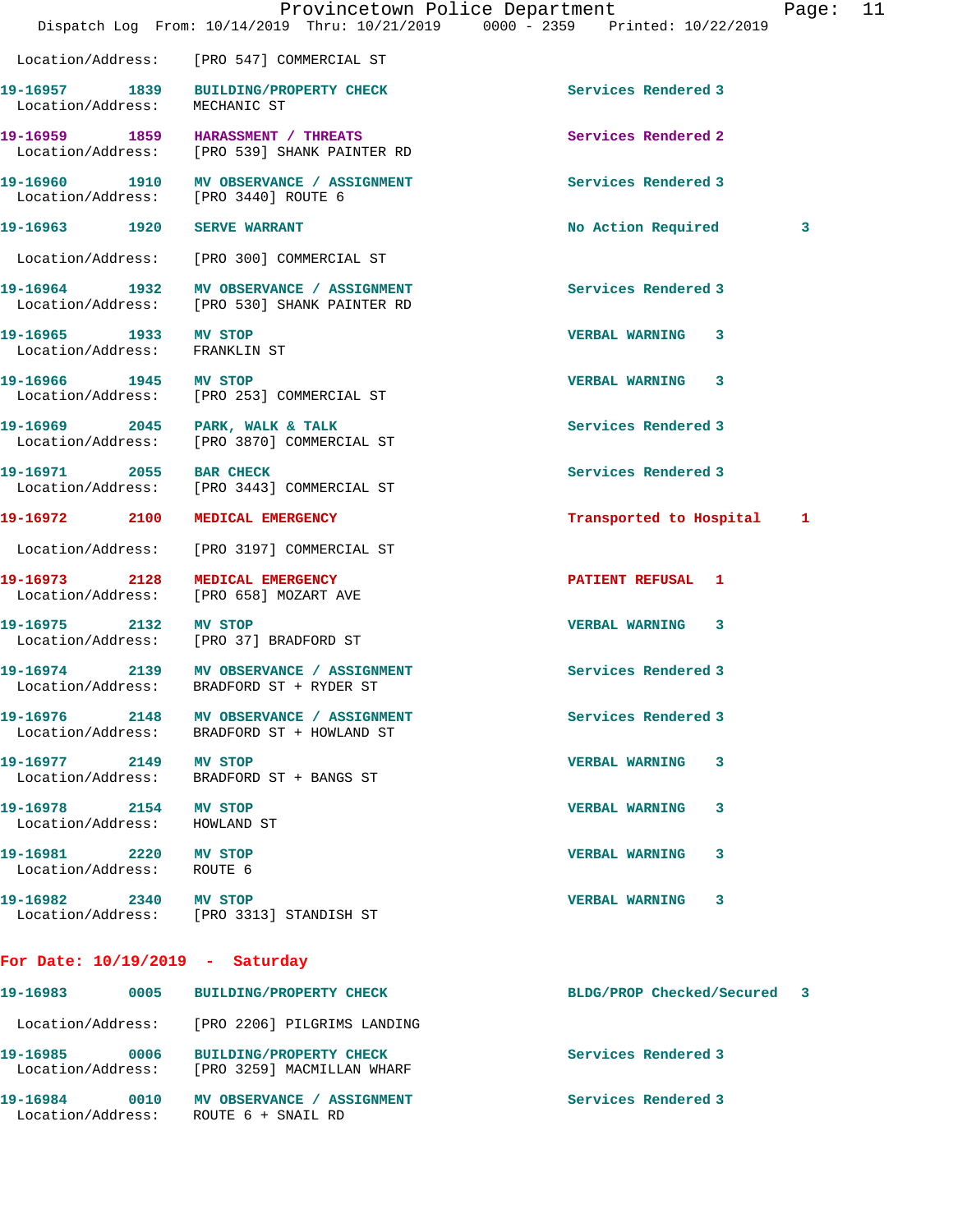|                                              |      | 19-16986 0020 MV OBSERVANCE / ASSIGNMENT<br>Location/Address: BRADFORD ST + HOWLAND ST | Services Rendered 3         |  |
|----------------------------------------------|------|----------------------------------------------------------------------------------------|-----------------------------|--|
| 19-16987 0023 MV STOP                        |      | Location/Address: COMMERCIAL ST + SNAIL RD                                             | VERBAL WARNING 3            |  |
| 19-16989 0038                                |      | BUILDING/PROPERTY CHECK<br>Location/Address: [PRO 2540] RACE POINT RD                  | Services Rendered 3         |  |
| 19-16990 0047 BAR CHECK<br>Location/Address: |      | [PRO 3443] COMMERCIAL ST                                                               | Services Rendered 3         |  |
| 19-16992 0100<br>Location/Address:           |      | MV STOP<br>THISTLEMORE RD + BRADFORD ACRES RD                                          | VERBAL WARNING 3            |  |
|                                              |      | 19-16991 0105 BUILDING/PROPERTY CHECK<br>Location/Address: [PRO 447] JEROME SMITH RD   | Services Rendered 3         |  |
| 19-16994 0117                                |      | DISTURBANCE - FIGHT / ARGUMENT<br>Location/Address: [PRO 484] MASONIC PL               | Services Rendered 1         |  |
|                                              |      | 19-16993 0120 MV OBSERVANCE / ASSIGNMENT<br>Location/Address: CONWELL ST + ROUTE 6     | Services Rendered 3         |  |
| 19-16996 0152 MV STOP                        |      | Location/Address: BRADFORD ST + ALLERTON ST<br>Refer To Arrest: 19-227-AR              | $Arrest(s)$ Made $3$        |  |
|                                              |      | 19-16995 0155 MV OBSERVANCE / ASSIGNMENT<br>Location/Address: [PRO 3004] BRADFORD ST   | Services Rendered 3         |  |
|                                              |      | 19-16997 0331 LOST PROPERTY<br>Location/Address: [PRO 542] SHANK PAINTER RD            | Services Rendered 3         |  |
|                                              |      | 19-16998 0418 ALARM - FIRE<br>Location/Address: [PRO 2702] COMMERCIAL ST               | False Alarm 1               |  |
| Location/Address:                            |      | 19-17000 0527 MV OBSERVANCE / ASSIGNMENT<br>ROUTE 6                                    | Services Rendered 3         |  |
|                                              |      | 19-16999 0531 BUILDING/PROPERTY CHECK                                                  | BLDG/PROP Checked/Secured 3 |  |
|                                              |      | Location/Address: [PRO 2898] JEROME SMITH RD                                           |                             |  |
| 19-17001                                     | 0626 | <b>BUILDING/PROPERTY CHECK</b>                                                         | BLDG/PROP Checked/Secured 3 |  |
|                                              |      | Location/Address: [PRO 519] RACE POINT RD                                              |                             |  |
|                                              |      | 19-17002 0721 PARK, WALK & TALK<br>Location: [PRO 3431] LOPES SOUARE                   | Services Rendered 3         |  |
|                                              |      | 19-17003 0748 FLIGHT COVERAGE<br>Location/Address: [PRO 516] RACE POINT RD             | Services Rendered 3         |  |
| Location/Address:                            |      | 19-17005 0830 BUILDING/PROPERTY CHECK<br>NELSON AVE                                    | Services Rendered 3         |  |
|                                              |      | 19-17006 0837 MV OBSERVANCE / ASSIGNMENT<br>Location/Address: ROUTE 6 + SNAIL RD       | Services Rendered 3         |  |
|                                              |      | 19-17007 0839 BUILDING/PROPERTY CHECK                                                  | BLDG/PROP Checked/Secured 3 |  |
|                                              |      | Location/Address: [PRO 3287] ROUTE 6                                                   |                             |  |
| 19-17008 0845 PET PANTRY                     |      | Location/Address: [PRO 3296] SHANK PAINTER RD                                          | Services Rendered 3         |  |
|                                              |      | 19-17009 0914 PARK, WALK & TALK<br>Location/Address: [PRO 537] SHANK PAINTER RD        | Services Rendered 3         |  |
|                                              |      | 19-17011 1027 MEDICAL EMERGENCY                                                        | PATIENT REFUSAL 1           |  |
|                                              |      |                                                                                        |                             |  |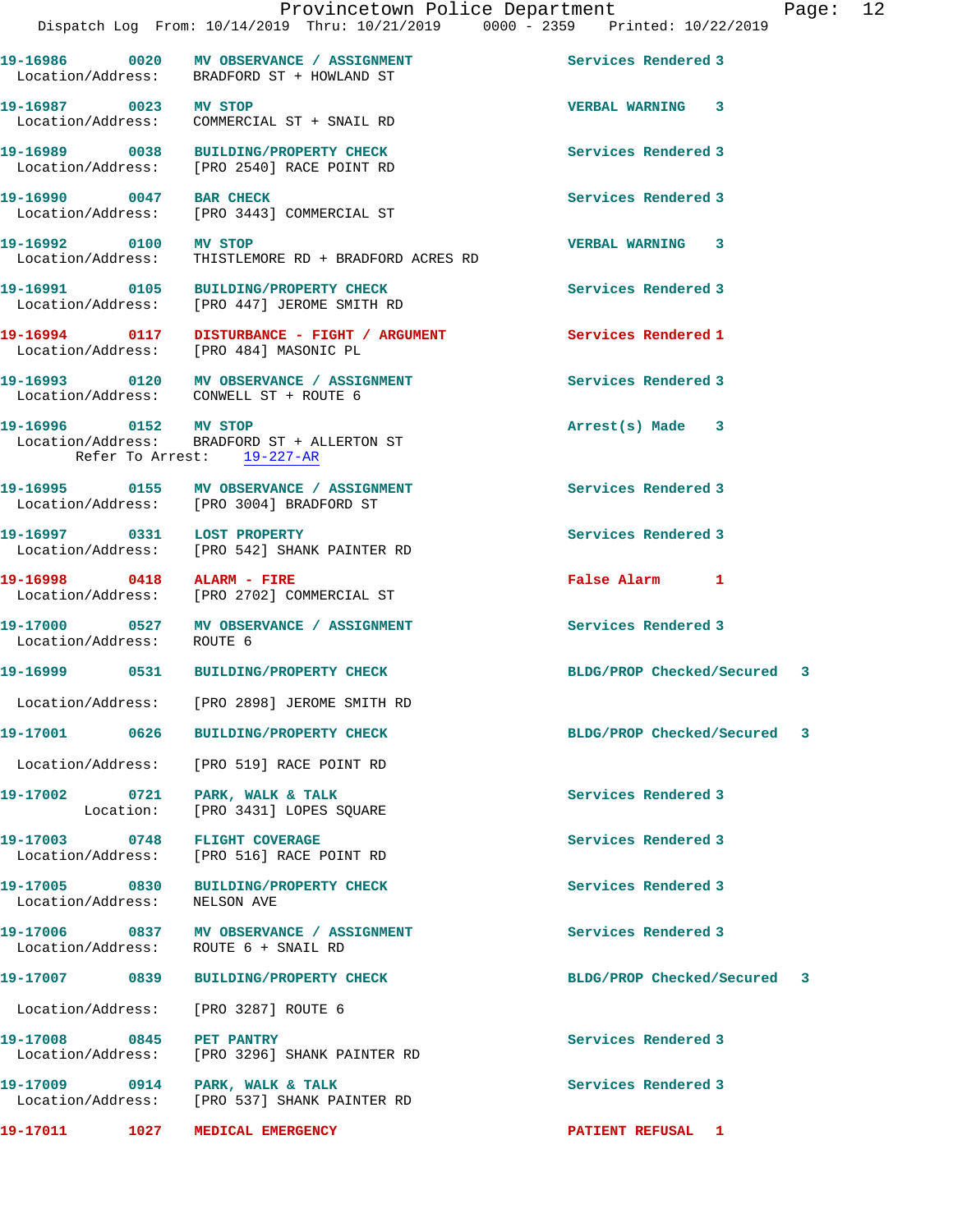|                                                                | Dispatch Log From: 10/14/2019 Thru: 10/21/2019 0000 - 2359 Printed: 10/22/2019                   | Provincetown Police Department | Page: 13 |  |
|----------------------------------------------------------------|--------------------------------------------------------------------------------------------------|--------------------------------|----------|--|
|                                                                | Location/Address: FRANKLIN ST + COMMERCIAL ST                                                    |                                |          |  |
| 19-17012 1058 MV STOP                                          | Location/Address: [PRO 357] COMMERCIAL ST                                                        | <b>VERBAL WARNING 3</b>        |          |  |
| 19-17013 1107 FOLLOW UP                                        | Location/Address: [PRO 1735] FISHBURN CT                                                         | FOLLOW UP <sub>2</sub>         |          |  |
| 19-17014 1117 MV DISABLED                                      | Location/Address: [PRO 2513] ROUTE 6                                                             | Services Rendered 2            |          |  |
|                                                                | 19-17015 1139 HARASSMENT / THREATS<br>Location/Address: [PRO 542] SHANK PAINTER RD               | Services Rendered 2            |          |  |
|                                                                | 19-17016 1146 MEDICAL EMERGENCY<br>Location/Address: [PRO 1696] BAYBERRY AVE                     | Services Rendered 1            |          |  |
|                                                                | 19-17017 1200 SERVICE CALL - POLICE                                                              | Referred to Other Agency 3     |          |  |
|                                                                | Location/Address: [PRO 539] SHANK PAINTER RD                                                     |                                |          |  |
|                                                                | 19-17019 1340 LOST CHROME WALLET<br>Location/Address: [PRO 542] SHANK PAINTER RD                 | Services Rendered 3            |          |  |
|                                                                | 19-17020 1406 SERVICE CALL - POLICE                                                              | Referred to Other Agency 3     |          |  |
|                                                                | Location/Address: [PRO 2942] COMMERCIAL ST                                                       |                                |          |  |
| Location/Address:                                              | 19-17021 1629 MV OBSERVANCE / ASSIGNMENT<br>ROUTE 6                                              | Services Rendered 3            |          |  |
|                                                                | 19-17022 1637 COMPLAINT - GENERAL<br>Location/Address: [PRO 132] COMMERCIAL ST                   | SPOKEN TO 3                    |          |  |
|                                                                | 19-17023 1643 PARKING COMPLAINT<br>Location/Address: [PRO 908] CREEK HILL RD                     | Services Rendered 3            |          |  |
|                                                                | 19-17025 1854 ALARM - GENERAL<br>Location/Address: [PRO 440] HARRY KEMP WAY                      | False Alarm 1                  |          |  |
| 19-17026 1933 MV STOP                                          | Location/Address: [PRO 129] COMMERCIAL ST                                                        | <b>VERBAL WARNING 3</b>        |          |  |
|                                                                | 19-17027 1938 PROPERTY DAMAGE<br>Location/Address: [PRO 3670] SHANK PAINTER RD                   | SPOKEN TO 3                    |          |  |
| 19-17028 1946 MV STOP                                          | Location/Address: [PRO 3260] BRADFORD ST EXT                                                     | VERBAL WARNING 3               |          |  |
| 19-17029 2024 SERVE SUMMONS<br>Location/Address: COMMERCIAL ST |                                                                                                  | Could Not Locate 3             |          |  |
|                                                                | 19-17030 2025 MV OBSERVANCE / ASSIGNMENT<br>Location/Address: [PRO 2610] BRADFORD ST             | Services Rendered 3            |          |  |
|                                                                | 19-17031 2040 PARK, WALK & TALK<br>Location: [PRO 3431] CENTER ROAM                              | Services Rendered 3            |          |  |
| 19-17032 2054 BAR CHECK                                        | Location/Address: [PRO 3276] COMMERCIAL ST                                                       | Services Rendered 3            |          |  |
|                                                                | 19-17033 2057 BAR CHECK<br>Location/Address: [PRO 2832] COMMERCIAL ST                            | Services Rendered 3            |          |  |
| 19-17036 2142 MV STOP                                          | Location/Address: [PRO 3912] SHANK PAINTER RD                                                    | VERBAL WARNING 3               |          |  |
|                                                                | 19-17035 2146 MV OBSERVANCE / ASSIGNMENT<br>Location/Address: JEROME SMITH RD + SHANK PAINTER RD | Services Rendered 3            |          |  |
|                                                                | 19-17037  2226 SERVICE CALL - POLICE                                                             | Services Rendered 3            |          |  |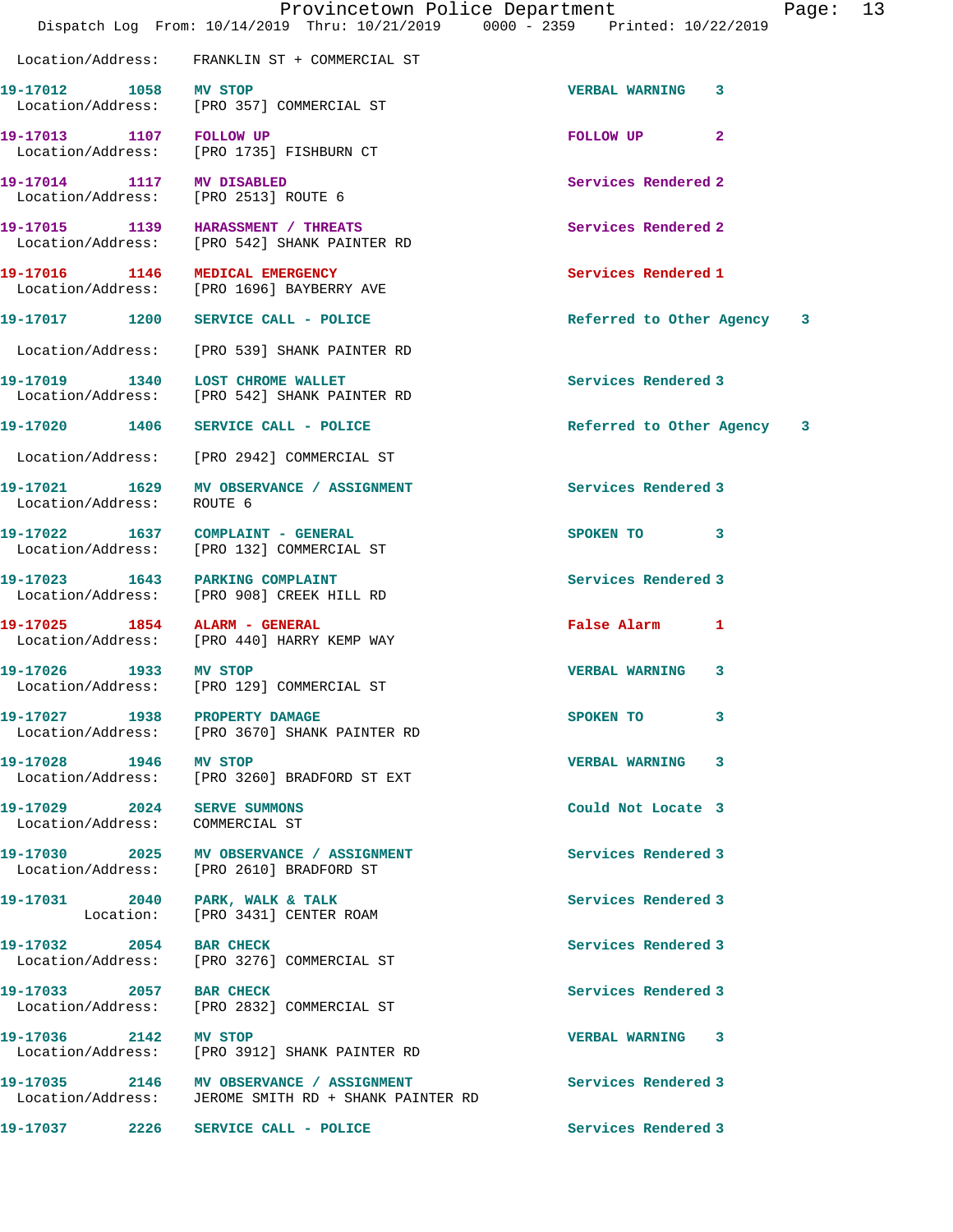|                                                               | Dispatch Log From: 10/14/2019 Thru: 10/21/2019 0000 - 2359 Printed: 10/22/2019                              | Provincetown Police Department<br>Page: 14 |
|---------------------------------------------------------------|-------------------------------------------------------------------------------------------------------------|--------------------------------------------|
|                                                               | Location/Address: [PRO 2832] COMMERCIAL ST                                                                  |                                            |
| 19-17038 2246 ASSIST CITIZEN                                  | Location/Address: [PRO 2832] COMMERCIAL ST                                                                  | Services Rendered 3                        |
|                                                               | 19-17039 2257 BUILDING/PROPERTY CHECK<br>Location/Address: [PRO 3259] MACMILLAN WHARF                       | Services Rendered 3                        |
|                                                               | 19-17040 2319 MV OBSERVANCE / ASSIGNMENT<br>Location/Address: HIGH POLE HILL + BRADFORD ST                  | Services Rendered 3                        |
| 19-17041 2319 MV STOP                                         |                                                                                                             | Citation / Warning Issued 3                |
| Location/Address: ROUTE 6                                     |                                                                                                             |                                            |
| Location/Address: ROUTE 6 + SNAIL RD                          | 19-17042 2337 MV OBSERVANCE / ASSIGNMENT                                                                    | Services Rendered 3                        |
| 19-17043 2340 MV STOP<br>Location/Address: [PRO 2521] ROUTE 6 |                                                                                                             | <b>VERBAL WARNING</b><br>3                 |
| 19-17044 2352 MV STOP<br>Location/Address: [PRO 2521] ROUTE 6 |                                                                                                             | <b>VERBAL WARNING</b><br>3                 |
| For Date: 10/20/2019 - Sunday                                 |                                                                                                             |                                            |
|                                                               | 19-17045 0011 DISTURBANCE - FIGHT / ARGUMENT Peace Restored 1<br>Location/Address: [PRO 1638] COMMERCIAL ST |                                            |
| 19-17046 0024 PARK, WALK & TALK                               | Location/Address: [PRO 105] COMMERCIAL ST                                                                   | Services Rendered 3                        |
|                                                               | 19-17048 0104 MV OBSERVANCE / ASSIGNMENT<br>Location/Address: HOWLAND ST + BRADFORD ST                      | Services Rendered 3                        |
|                                                               | 19-17047 0107 MV OBSERVANCE / ASSIGNMENT<br>Location/Address: [PRO 94] BRADFORD ST                          | Services Rendered 3                        |
| 19-17049 0119 MV STOP                                         | Location/Address: BRADFORD ST + ALLERTON ST                                                                 | VERBAL WARNING 3                           |
|                                                               | 19-17050 0224 BUILDING/PROPERTY CHECK                                                                       | BLDG/PROP Checked/Secured 3                |
|                                                               | Location/Address: [PRO 447] JEROME SMITH RD                                                                 |                                            |
| 19-17051 0225 NOISE COMPLAINT                                 | Location/Address: [PRO 578] WINTHROP ST                                                                     | Services Rendered 3                        |
| Location/Address: ROUTE 6 + SNAIL RD                          | 19-17053 0546 MV OBSERVANCE / ASSIGNMENT                                                                    | Services Rendered 3                        |
|                                                               | 19-17052 0547 MV OBSERVANCE / ASSIGNMENT<br>Location/Address: JEROME SMITH RD + SHANK PAINTER RD            | Services Rendered 3                        |
| 19-17054 0615 MEDICAL EMERGENCY                               |                                                                                                             | Transported to Hospital 1                  |
|                                                               | Location/Address: [PRO 2283] COMMERCIAL ST                                                                  |                                            |
| 19-17055 0706 MEDICAL EMERGENCY                               |                                                                                                             | Transported to Hospital 1                  |
|                                                               | Location/Address: [PRO 2199] BAYBERRY AVE                                                                   |                                            |
| Location/Address: [PRO 3440] ROUTE 6                          | 19-17056 0804 MV OBSERVANCE / ASSIGNMENT                                                                    | Services Rendered 3                        |
| 19-17057 0850 MV STOP                                         | Location/Address: KENDALL LN + BRADFORD ST                                                                  | <b>VERBAL WARNING 3</b>                    |
|                                                               | 19-17058 1004 FLIGHT COVERAGE<br>Location/Address: [PRO 516] RACE POINT RD                                  | Services Rendered 3                        |
|                                                               |                                                                                                             |                                            |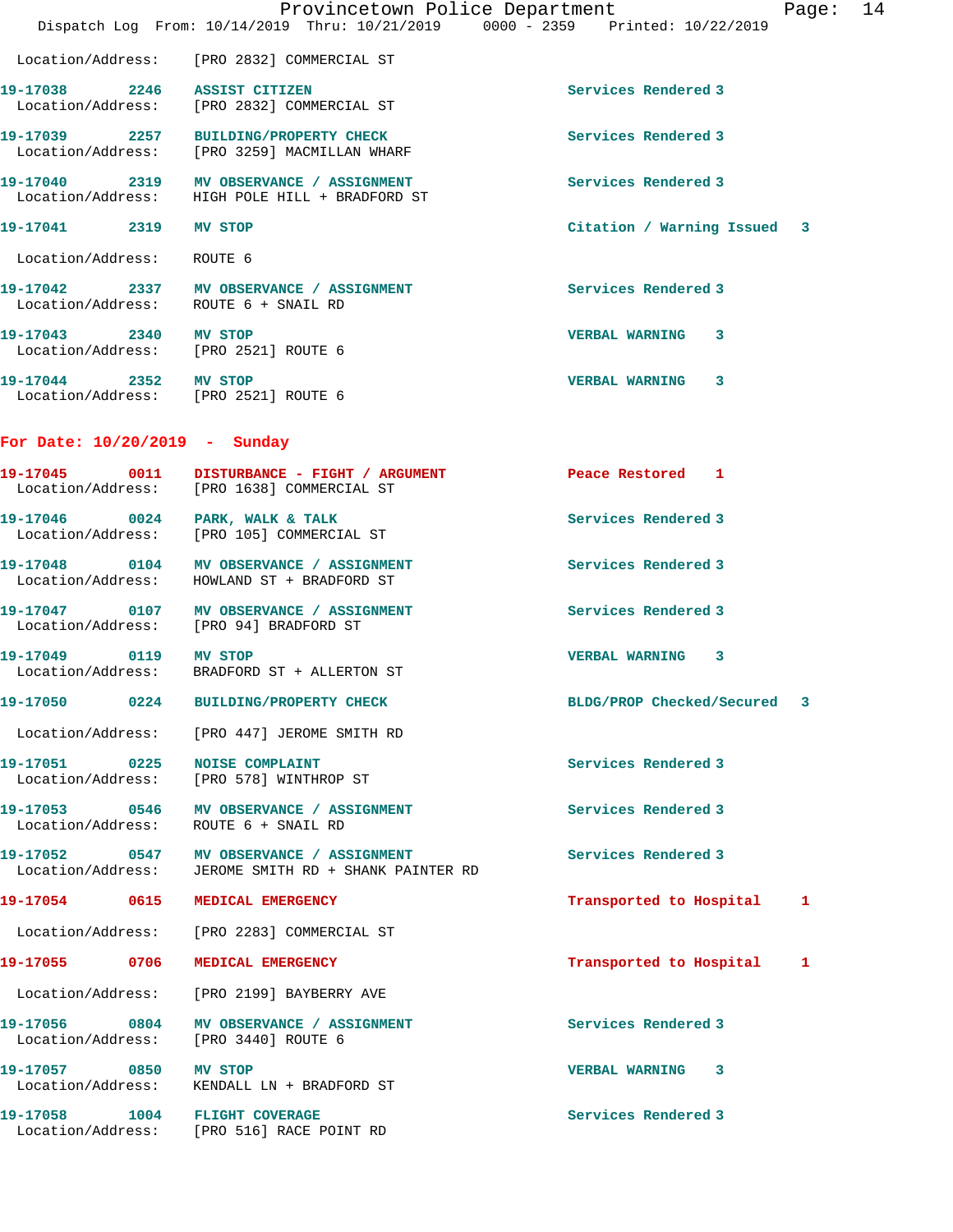19-17059 1015 VERIZON SERVICE CALL **19-17059** Services Rendered 3 Location/Address: [PRO 1175] COOK ST **19-17060 1056 LOST KEYS/HONDA REMOTE Services Rendered 3**  Location/Address: [PRO 542] SHANK PAINTER RD **19-17061 1059 BUILDING/PROPERTY CHECK Services Rendered 3**  Location/Address: [PRO 57] BRADFORD ST **19-17064 1205 BUILDING/PROPERTY CHECK Services Rendered 3**  Location/Address: [PRO 3259] MACMILLAN WHARF **19-17065 1208 ESCORT / TRANSPORT Services Rendered 3**  Location/Address: [PRO 105] COMMERCIAL ST **19-17066 1224 LOST IPHONE X Services Rendered 3**  Location/Address: [PRO 542] SHANK PAINTER RD **19-17067 1240 MEDICAL EMERGENCY Transported to Hospital 1** Location/Address: [PRO 440] HARRY KEMP WAY **19-17068 1323 LOST EYEGLASSES Services Rendered 3**  Location/Address: [PRO 542] SHANK PAINTER RD **19-17069 1327 MV OBSERVANCE / ASSIGNMENT Services Rendered 3**  Location/Address: ROUTE 6 + SNAIL RD **19-17070 1359 MEDICAL EMERGENCY Transported to Hospital 1** Location/Address: [PRO 440] HARRY KEMP WAY **19-17071 1428 BUILDING/PROPERTY CHECK BLDG/PROP Checked/Secured 3** Location/Address: [PRO 519] RACE POINT RD **19-17072 1501 ALARM - GENERAL False Alarm 1**  Location/Address: [PRO 3863] BRADFORD ST EXT **19-17073 1504 MEDICAL EMERGENCY PATIENT REFUSAL 1**  Location/Address: [PRO 542] SHANK PAINTER RD **19-17074 1518 BUILDING/PROPERTY CHECK BLDG/PROP Checked/Secured 3** Location/Address: [PRO 564] BAYBERRY AVE 19-17075 1535 MV OBSERVANCE / ASSIGNMENT **Services Rendered 3**  Location/Address: ROUTE 6 **19-17077 1540 MV OBSERVANCE / ASSIGNMENT Services Rendered 3**  Location/Address: ROUTE 6 19-17078 1605 LOST PROPERTY **19-17078** Services Rendered 3 Location/Address: [PRO 542] SHANK PAINTER RD **19-17079 1613 SUSPICIOUS ACTIVITY SPOKEN TO 2**  Location/Address: [PRO 516] RACE POINT RD **19-17080 1618 LOST PROPERTY Services Rendered 3**  Location/Address: [PRO 80] CARVER ST **19-17076 1630 GENERAL INFO Services Rendered 3**  Location/Address: [PRO 1132] BRADFORD ST 19-17081 1630 PARK, WALK & TALK **Services Rendered** 3 Location: [PRO 3431] CENTER ROAM **19-17083 1646 BAR CHECK Services Rendered 3**  Location/Address: [PRO 208] COMMERCIAL ST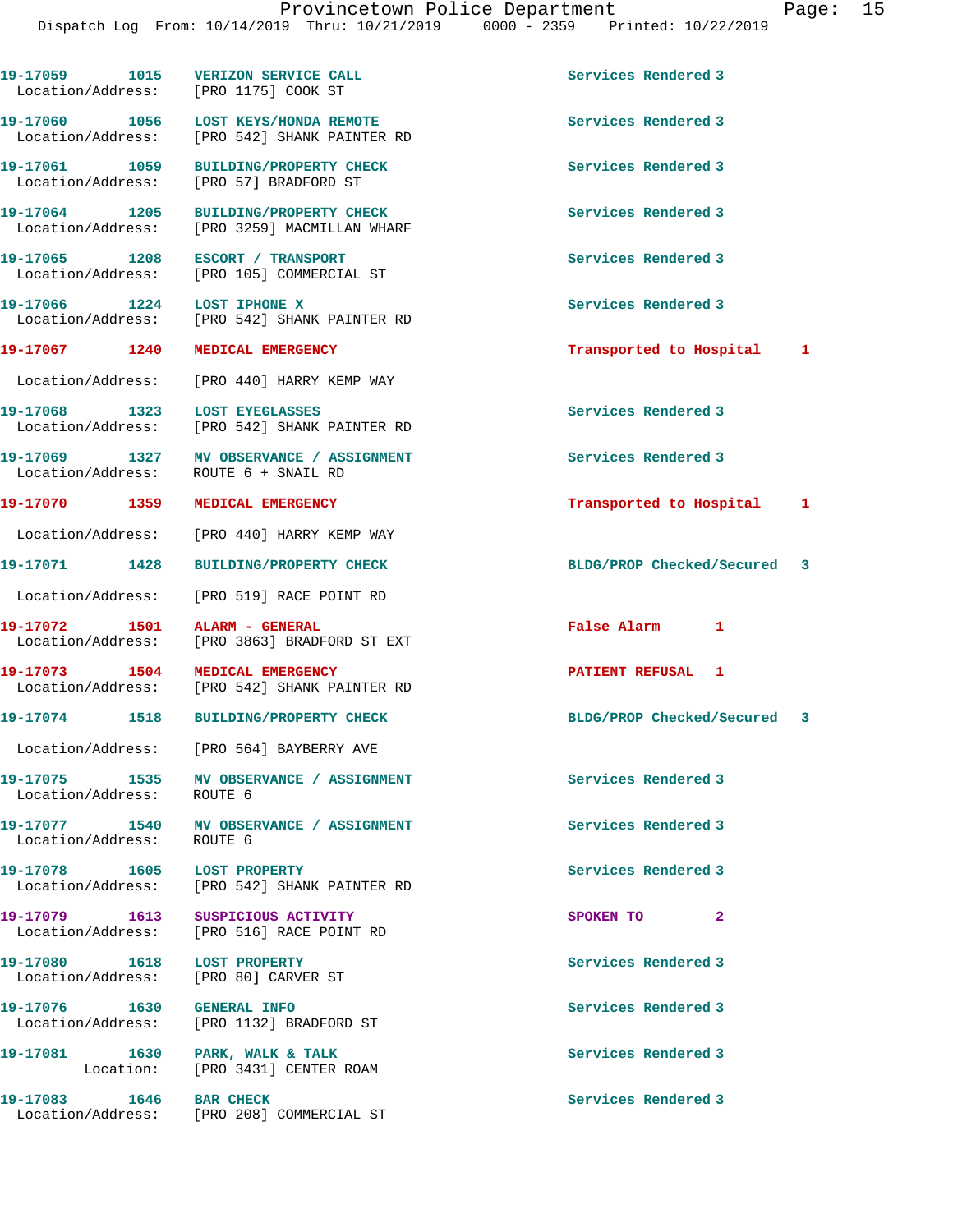Dispatch Log From: 10/14/2019 Thru: 10/21/2019 0000 - 2359 Printed: 10/22/2019 19-17084 1654 PARKING COMPLAINT **19-17084** Services Rendered 3 Location/Address: [PRO 2265] COMMERCIAL ST **19-17086 1843 SERVICE CALL - POLICE Referred to Other Agency 3** Location/Address: [PRO 1168] WINTHROP ST **19-17088 1900 BUILDING/PROPERTY CHECK Services Rendered 3**  Location/Address: [PRO 2568] COMMERCIAL ST **19-17087 1902 BUILDING/PROPERTY CHECK BLDG/PROP Checked/Secured 3** Location/Address: [PRO 3259] MACMILLAN WHARF **19-17089 1931 MV OBSERVANCE / ASSIGNMENT Services Rendered 3**  Location/Address: SHANK PAINTER RD + ROUTE 6 **19-17090 1942 BUILDING/PROPERTY CHECK Services Rendered 3**  Location/Address: [PRO 2898] JEROME SMITH RD **19-17091 1947 MV OBSERVANCE / ASSIGNMENT Services Rendered 3**  Location/Address: [PRO 2518] ROUTE 6 **19-17092 2003 SERVICE CALL - POLICE Could Not Locate 3**  Location/Address: [PRO 1997] COMMERCIAL ST **19-17093 2031 MEDICAL EMERGENCY PATIENT REFUSAL 1**  Location/Address: [PRO 2909] COMMERCIAL ST **19-17094 2123 MV OBSERVANCE / ASSIGNMENT Services Rendered 3**  Location/Address: SHANK PAINTER RD 19-17095 2143 MV OBSERVANCE / ASSIGNMENT **Services Rendered 3**  Location/Address: BRADFORD ST + HOWLAND ST **19-17096 2154 MV STOP VERBAL WARNING 3**  Location/Address: BRADFORD ST + ANTHONY ST **19-17097 2328 BUILDING/PROPERTY CHECK Services Rendered 3**  Location/Address: [PRO 3259] MACMILLAN WHARF **19-17099 2344 MV OBSERVANCE / ASSIGNMENT Services Rendered 3**  Location/Address: ROUTE 6 + SNAIL RD 19-17098 2345 MV OBSERVANCE / ASSIGNMENT **Services Rendered 3**  Location/Address: SHANK PAINTER RD + JEROME SMITH RD **For Date: 10/21/2019 - Monday 19-17100 0031 BUILDING/PROPERTY CHECK Services Rendered 3**  Location/Address: [PRO 2540] RACE POINT RD 19-17101 0042 MV OBSERVANCE / ASSIGNMENT **Services Rendered 3**  Location/Address: BRADFORD ST + RYDER ST **19-17102 0057 BUILDING/PROPERTY CHECK Services Rendered 3**  Location/Address: [PRO 3318] CEMETERY RD **19-17103 0102 MV OBSERVANCE / ASSIGNMENT Services Rendered 3**  Location/Address: ROUTE 6 + CONWELL ST **19-17104 0151 MV OBSERVANCE / ASSIGNMENT Services Rendered 3**  Location/Address: [PRO 3440] ROUTE 6

Location/Address: [PRO 2206] PILGRIMS LANDING

Location/Address: [PRO 2568] COMMERCIAL ST

**19-17105 0200 BUILDING/PROPERTY CHECK Services Rendered 3** 

**19-17106 0233 BUILDING/PROPERTY CHECK Services Rendered 3**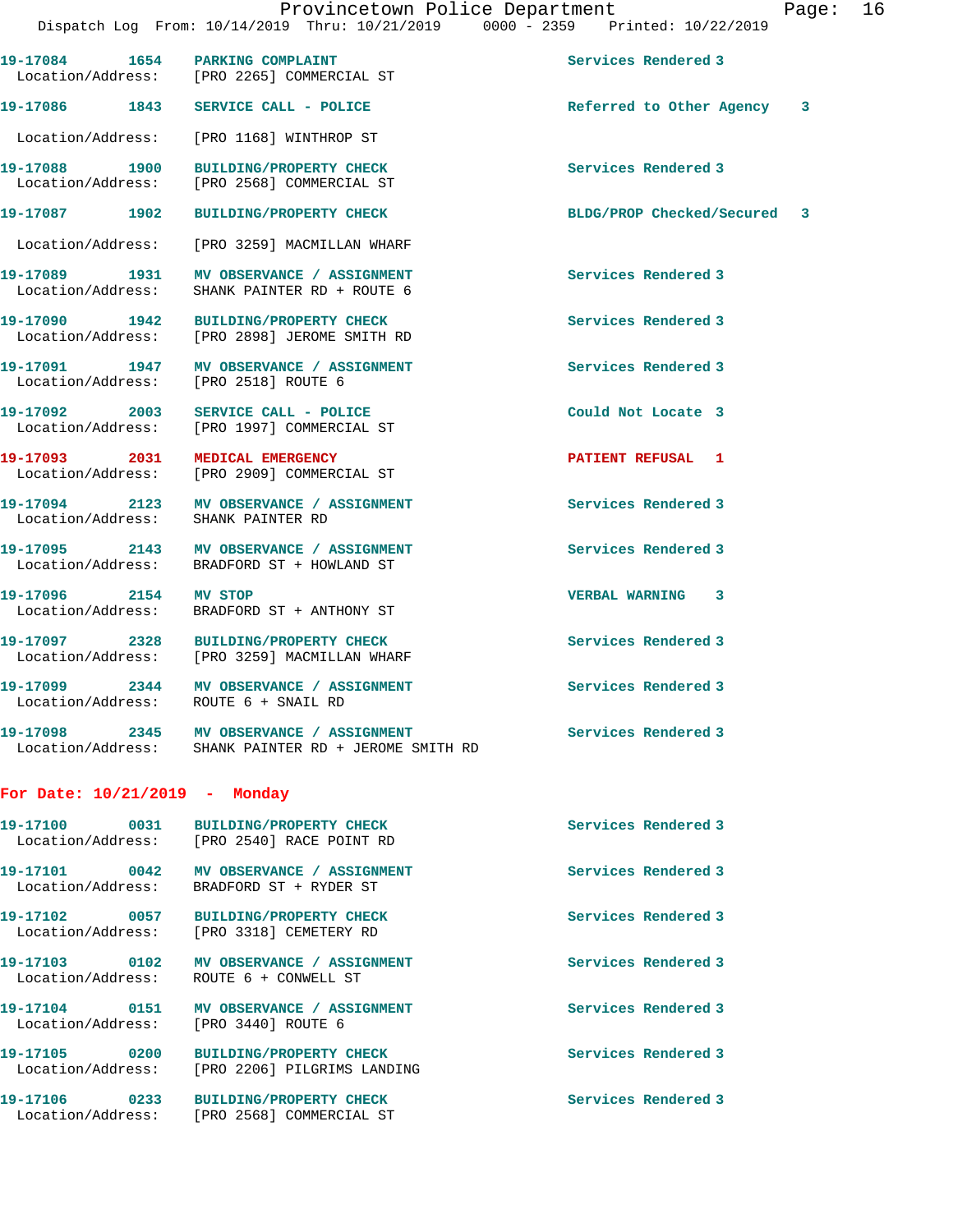**19-17107 0242 MEDICAL EMERGENCY PATIENT REFUSAL 1** 

19-17108 **0545** MV OBSERVANCE / ASSIGNMENT Services Rendered 3

Location/Address: [PRO 442] HARRY KEMP WAY

 Location/Address: HIGH POLE HILL + BRADFORD ST **19-17109 0627 FLIGHT COVERAGE Services Rendered 3**  Location/Address: [PRO 516] RACE POINT RD **19-17110 0802 AT SCHOOL Services Rendered 3**  Location/Address: [PRO 569] WINSLOW ST **19-17111 0811 MV STOP VERBAL WARNING 3**  Location/Address: CONWELL ST **19-17113 0856 MV OBSERVANCE / ASSIGNMENT Services Rendered 3**  Location/Address: [PRO 3440] ROUTE 6 **19-17114 0857 ALARM - FIRE Services Rendered 1**  Location/Address: [PRO 2149] COMMERCIAL ST **19-17116 0921 BUILDING/PROPERTY CHECK Services Rendered 3**  Location/Address: [PRO 3259] MACMILLAN WHARF **19-17117 0937 PARK, WALK & TALK Services Rendered 3**  Location/Address: [PRO 208] COMMERCIAL ST **19-17118 0939 MEDICAL EMERGENCY Transported to Hospital 1** Location/Address: [PRO 658] MOZART AVE **19-17119** 1007 ANIMAL CALL **19-17119** Services Rendered 2 Location/Address: COMMERCIAL ST + JOHNSON ST **19-17121 1046 MV COLLISION SPOKEN TO 1**  Location/Address: [PRO 52] BRADFORD ST **19-17122 1133 MEDICAL EMERGENCY PATIENT REFUSAL 1**  [PRO 1207] COMMERCIAL ST **19-17124 1155 LOST PROPERTY Services Rendered 3**  Location/Address: [PRO 542] SHANK PAINTER RD **19-17123 1156 BUILDING/PROPERTY CHECK Services Rendered 3**  Location/Address: [PRO 3430] COMMERCIAL ST 19-17125 1204 PARK, WALK & TALK **Services Rendered 3**  Location/Address: [PRO 105] COMMERCIAL ST 19-17126 1211 PARK, WALK & TALK **1996 1211 PARK, WALK & TALK**  Location/Address: [PRO 2500] COMMERCIAL ST **19-17127 1215 ASSIST CITIZEN PATIENT REFUSAL 3**  Location/Address: [PRO 442] HARRY KEMP WAY **19-17128 1224 PARKING COMPLAINT Referred to Other Agency 3** Location/Address: [PRO 2500] COMMERCIAL ST **19-17129 1225 BUILDING/PROPERTY CHECK BLDG/PROP Checked/Secured 3** Location/Address: [PRO 2500] COMMERCIAL ST **19-17130 1234 HAZARDS Referred to Other Agency 2** Location/Address: CONWELL ST **19-17131 1257 PARKING COMPLAINT Citation / Warning Issued 3** Location/Address: COMMERCIAL ST